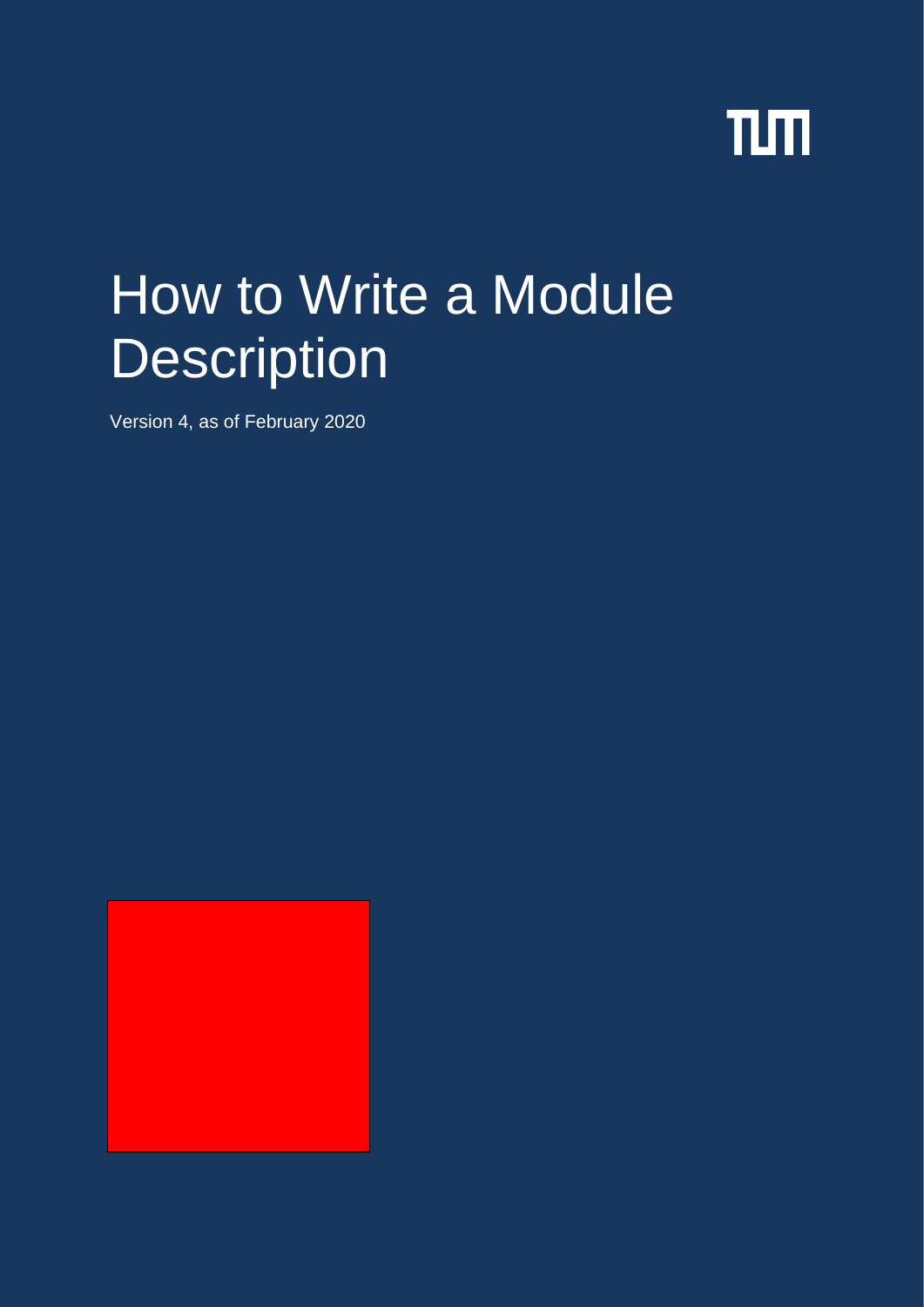# **Table of Contents**

| Ι.   |                                                                                                              | 3              |
|------|--------------------------------------------------------------------------------------------------------------|----------------|
| Ш.   |                                                                                                              |                |
| III. |                                                                                                              | $\overline{5}$ |
|      |                                                                                                              | $\overline{5}$ |
|      |                                                                                                              |                |
|      |                                                                                                              |                |
|      | 4. Assessment - Coursework and Examination Requirements 11                                                   |                |
|      |                                                                                                              |                |
| IV.  |                                                                                                              |                |
|      | <b>Module Details</b><br>(Name, Organization, Organization ID, Comment, Credits, Weighting Factor,<br>15     |                |
|      |                                                                                                              |                |
|      |                                                                                                              |                |
|      |                                                                                                              |                |
|      | <b>General Information</b>                                                                                   |                |
|      | (Module Level, Abbreviation, Subtitle, Duration, Frequency, Language) 16                                     |                |
|      | Workload                                                                                                     |                |
|      |                                                                                                              |                |
|      | <b>Study and Examination Performance</b>                                                                     |                |
|      | (Description of Achievement and Assessment Methods,<br>Type of Assessment, Duration of Assessment, Homework, |                |
|      | Term Paper, Oral Presentation, Conversation, Exam Retake)<br>19                                              |                |
|      | <b>Description</b>                                                                                           |                |
|      | (Prerequisites (Recommended), Intended Learning Outcomes,                                                    |                |
|      | Organizational Information                                                                                   |                |
|      | (Module Coordinator, Instructor(s), Courses, Degree Program Allocation) 21                                   |                |
| V.   |                                                                                                              |                |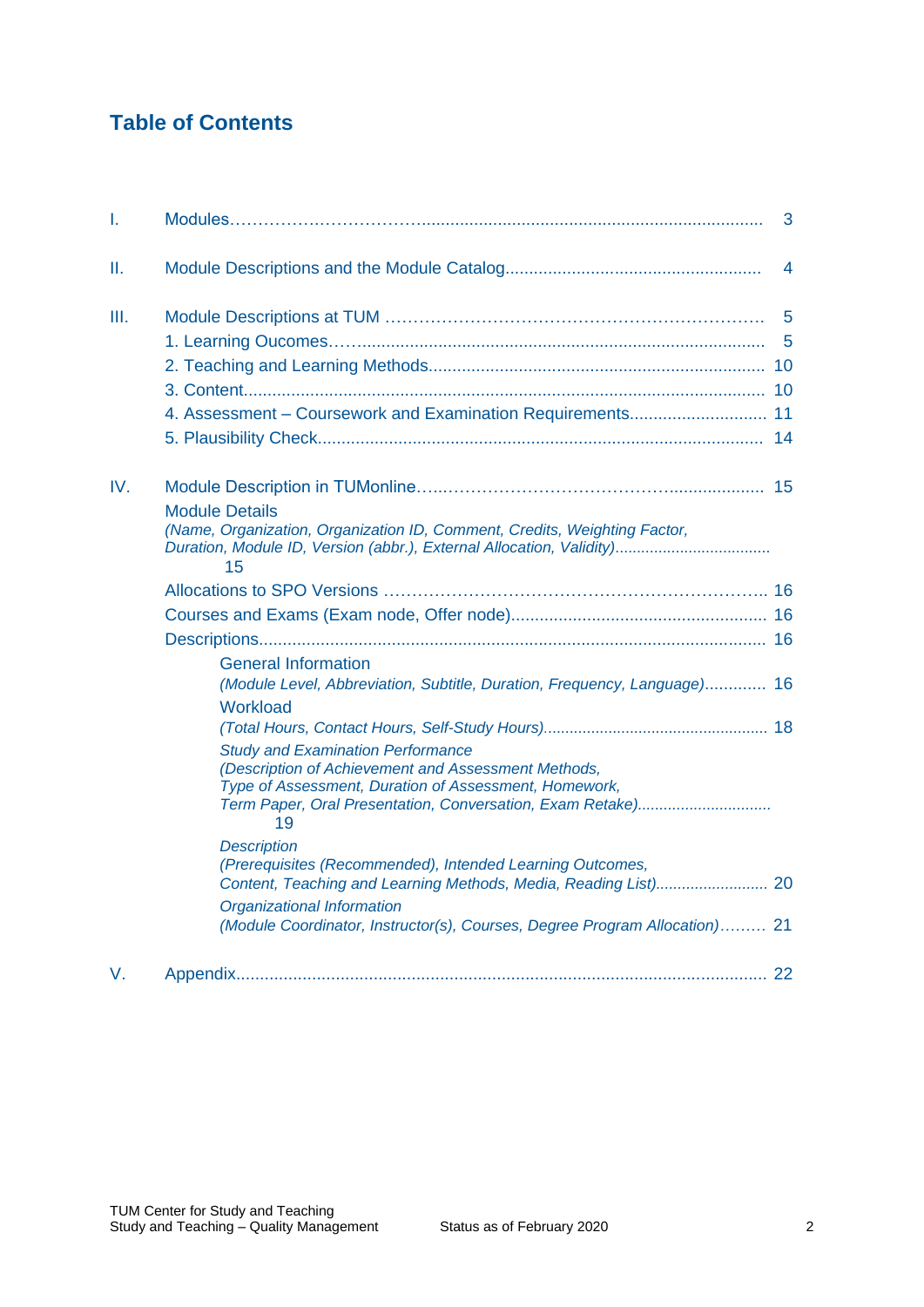## <span id="page-2-0"></span>**I. Modules**

Modules are learning units that form the "building blocks" of the new bachelor's and master's degree programs.

*"Modules are thematically and chronologically related, self-contained units of study assigned with a certain number of credits and subject to assessment. They may combine various forms of instruction and learning (e.g. lectures, exercises, practica, e-learning, etc.)".<sup>1</sup>*

## **An Overview of Key Criteria Specified in the Bologna Process**

- Modules produce **learning outcomes**, i.e. measurable achievements formulated as statements specifying what students are able to DO, e.g. what skills, knowledge or behavior they are able to demonstrate, upon completion of the module. In total, the learning outcomes of all modules in a degree program should be developed in line with the overall learning objectives of the degree program. This being the case, modules can form components of different degree programs (e.g. export/import modules, such as Fundamentals of Mathematics).
- A module generally consists of **several courses**, which may combine **various forms of instruction and learning** (e. g. lectures, exercises, seminars, projects, self-study, homework, essays, e-learning units, etc.). Examination modules, consisting of selfstudy units and an exam, may also be appropriate for the development of students' understanding of broader learning contexts.
- Modules convey thematically cohesive **content**. A module coordinator, appointed by the school or department, is responsible for the design of module content.
- As a rule, student performance is assessed in the form of a module **examination**. The type of examination (e.g. written exam, seminar paper, individual interview, presentation, etc.) should correspond to the desired **learning outcomes** of the module.
- Students who successfully complete a module are awarded **credits** (ECTS points). The number of credits awarded for a module reflects the student workload required for the module. Credits may also be awarded for modules requiring forms of qualification other than graded examination, such as participation in a study-related excursion.

*"Module descriptions should indicate workload and the number of credit points to be awarded." <sup>2</sup>*

1

<sup>1</sup>KMK: "Ländergemeinsame Strukturvorgaben für die Akkreditierung von Bachelor- und Masterstudiengängen", Fassung vom 04.02.2010, Appendix p. 1(our translation).

<sup>2</sup>KMK: "Ländergemeinsame Strukturvorgaben für die Akkreditierung von Bachelor- und Masterstudiengängen", Fassung vom 04.02.2010, Appendix p 3 (our translation).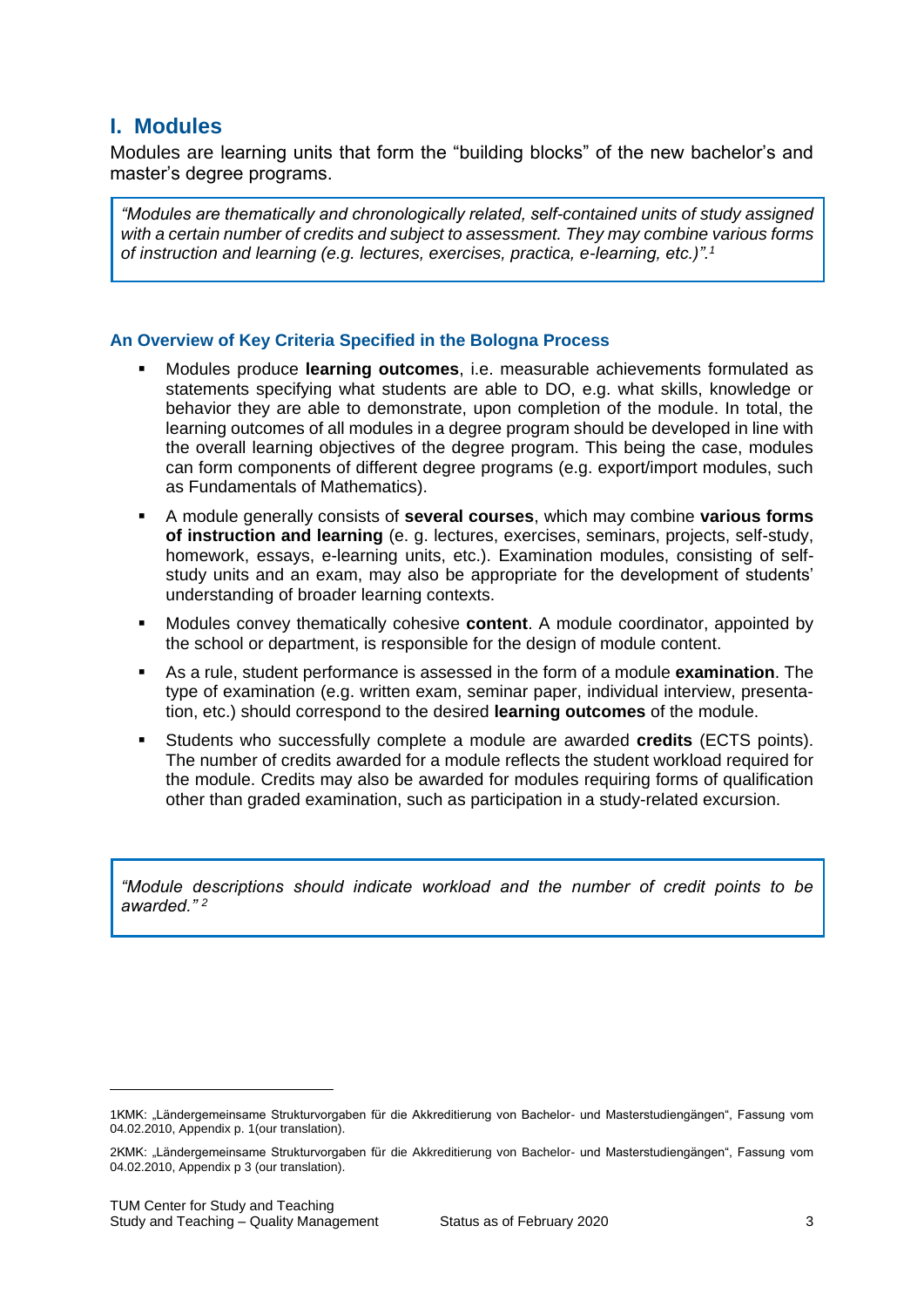## <span id="page-3-0"></span>**II. Module Descriptions and the Module Catalog**

Current and prospective students, as well as teaching staff and other members of the university, require reliable information on the content of modules, their learning outcomes, and their qualitative and quantitative requirements. **Module descriptions**, written in accordance with university-wide guidelines and standards, are intended to provide this **transparency**.

*"Module descriptions must contain, at least, the following information:*

*a) Content and desired learning outcomes* 

*b) Teaching and learning methods*

*c) (Recommended) prerequisites* 

*d) Degree program allocation*

*e) Requirements for the awarding of credits*

*f) Credits and grades*

*g) Frequency with which the module is offered*

*h) Workload*

*i) Duration"<sup>3</sup>*

#### **The Purpose of Module Description**

Prospective students want to know before beginning their studies what qualifications they will have acquired upon graduation. Module descriptions provide students **orientation** throughout their studies by describing the qualifications to be attained in the respective module. As a rule, the more detailed the description of what students will be able to DO upon completion of the module, the greater their **motivation** to learn.

Module descriptions are a useful tool in the **credit recognition process**, when students transfer from one university to another, change their majors, or spend time abroad.

Module descriptions facilitate **communication** between teaching staff within schools and departments and promote the systematic reflection of teaching and learning processes.

#### **The Module Catalog as a Component of Quality Management**

The **total of all module descriptions** belonging to a particular degree program is the program's module catalog. The module catalog can be used to ensure that course offerings comply with the overall objectives of the degree program and do not contain any unwanted overlapping of content or structural gaps in acquired qualifications. Module catalogs also serve as documentation of **internal and external requirements** within the scope of TUM's QM system.

The module catalog is generated by TUMonline (also as a PDF) and is to be made accessible to everyone. Module catalogs may also be made available in other forms, as necessary, to improve accessibility.

## <span id="page-3-1"></span>**III. Module Descriptions at TUM**

**Modules are components of degree programs and are to be described with regard to learning outcomes.** The overall learning objectives of the degree program thus serve as the

 $\overline{a}$ 

<sup>&</sup>lt;sup>3</sup>KMK: "Ländergemeinsame Strukturvorgaben für die Akkreditierung von Bachelor- und Masterstudiengängen", Fassung vom 04.02.2010, Appendix p. 1 (our translation).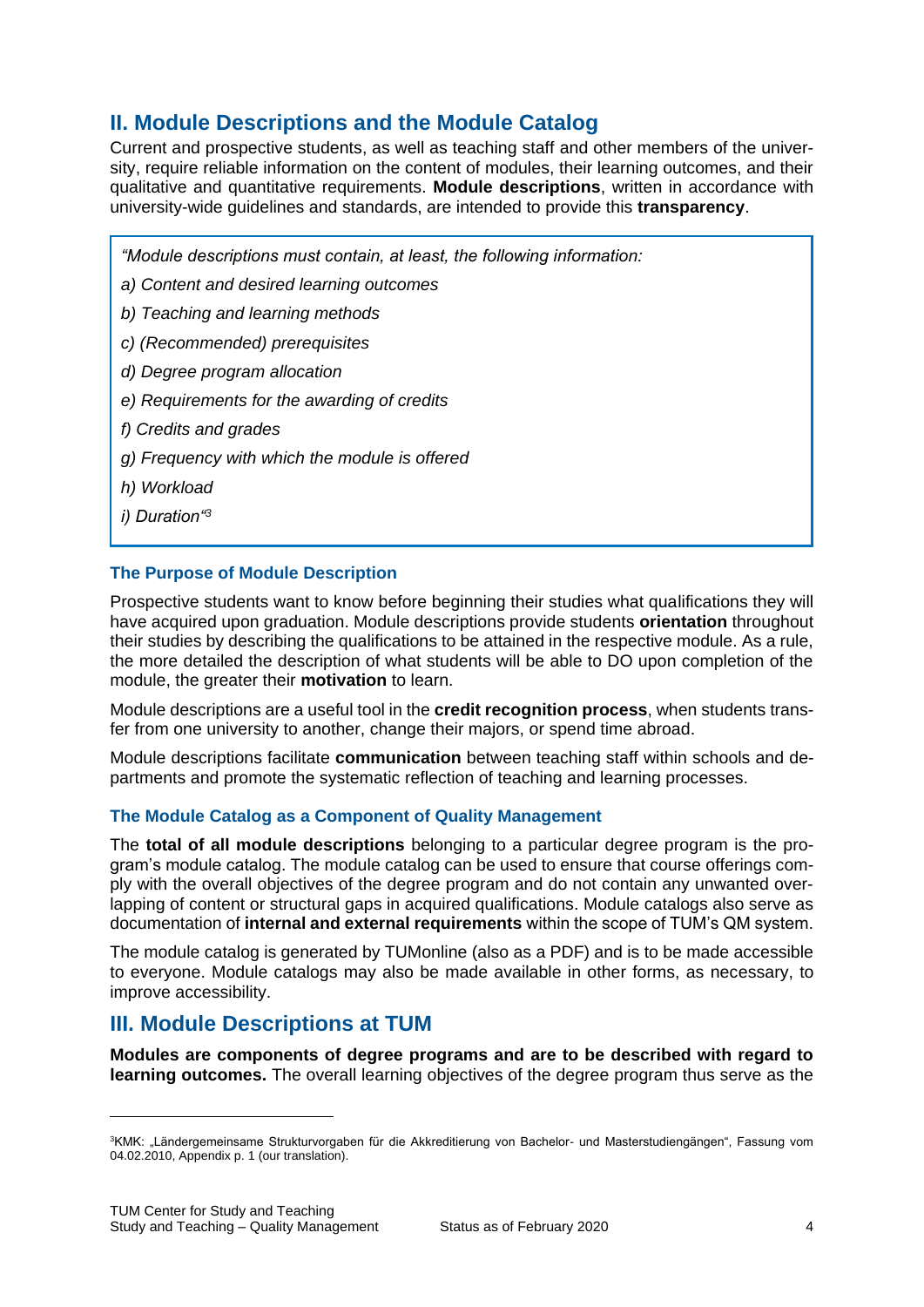point of orientation for determining and formulating intended learning outcomes and, in turn, for writing module descriptions.

The cornerstones of module description – **learning outcomes, teaching and learning methods, content, assessment** – together with other general information, such as frequency, duration, etc, should be closely and **logically related**. Only then, can it be certain that the choice of examination method is adequate for the assessment of specified learning outcomes (keyword: competence-oriented assessment, cf. p.14).

## **Four guiding questions for module description:**

- **What learning outcomes is the student to have achieved upon completion of the module?**
- **What teaching and learning methods will be employed to achieve these outcomes?**
- **What content is the module to communicate?**
- **How is students' achievement of these outcomes to be assessed?**



## <span id="page-4-0"></span>**1. Learning Outcomes**

**Learning outcomes** measurable achievements formulated as statements specifying what students are **able to DO**, e.g. what **skills, knowledge or behavior** they are able to demonstrate, upon completion of the module.

Learning outcomes shift the focus from instructional content to student achievement, i.e. acquired competencies.

Learning outcomes describe the results of a learning process.<sup>4</sup>

Learning outcomes always refer to the module as a whole, not just to individual teaching sessions.

The Bologna Process is characterized by the shift to a results-oriented model of education.<sup>5</sup> This shift changes our perspective from the question "What *content* will be taught?" to "What are the intended *outcomes* of instruction?"

#### **Formulating learning outcomes statements**

When considering how to formulate learning outcomes, it is best to think about which knowledge and skills are to be the **result** of students' successful completion of the module.

 $^{\sharp}$ The learning outcomes approach is based on the work of the "behavioural objectives" movement in the USA in 1960s and 1970s. Its major propoents include, Robert Mager, David Gosling, and Jenny Moon. Source: DAAD (Ed.) Lernergebnisse (Learning Outcomes) in der Praxis. Ein Leitfaden. 2008. p. 23f

ł

<sup>4</sup>Cf. DAAD (Ed.). Lernergebnisse (Learning Outcomes) in der Praxis. Ein Leitfaden. 2008. 28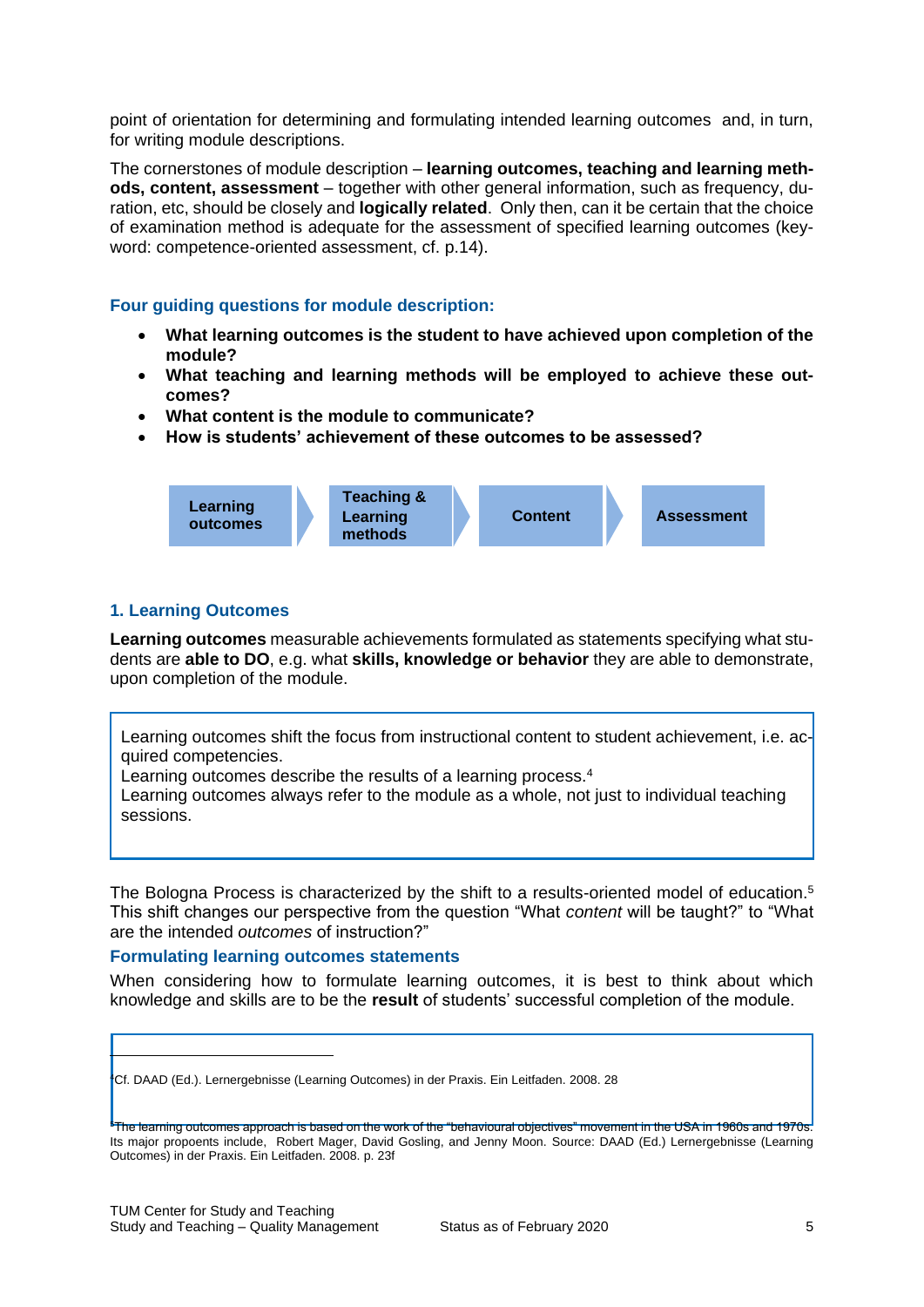Learning outcomes should not be confused with learning objectives: Objectives take the perspective of teachers, i.e. the intended outcomes of instruction. Learning outcomes are achieved results of what students learned. Put simply, the one is a hope; the other a promise.

Learning outcomes statements should specifically state **the skills students will have achieved** upon completion of the module. They should also state which level of cognitive thinking is necessary to achieve the intended outcomes. Here, it is important to select the appropriate verb corresponding to the cognitive process involved. Before turning to a more detailed discussion of verb choice, first consider the following schematic as an aid to formulating learning outcomes statements:

## **Fig. 1: Schematic—Formulating Learning Outcomes**

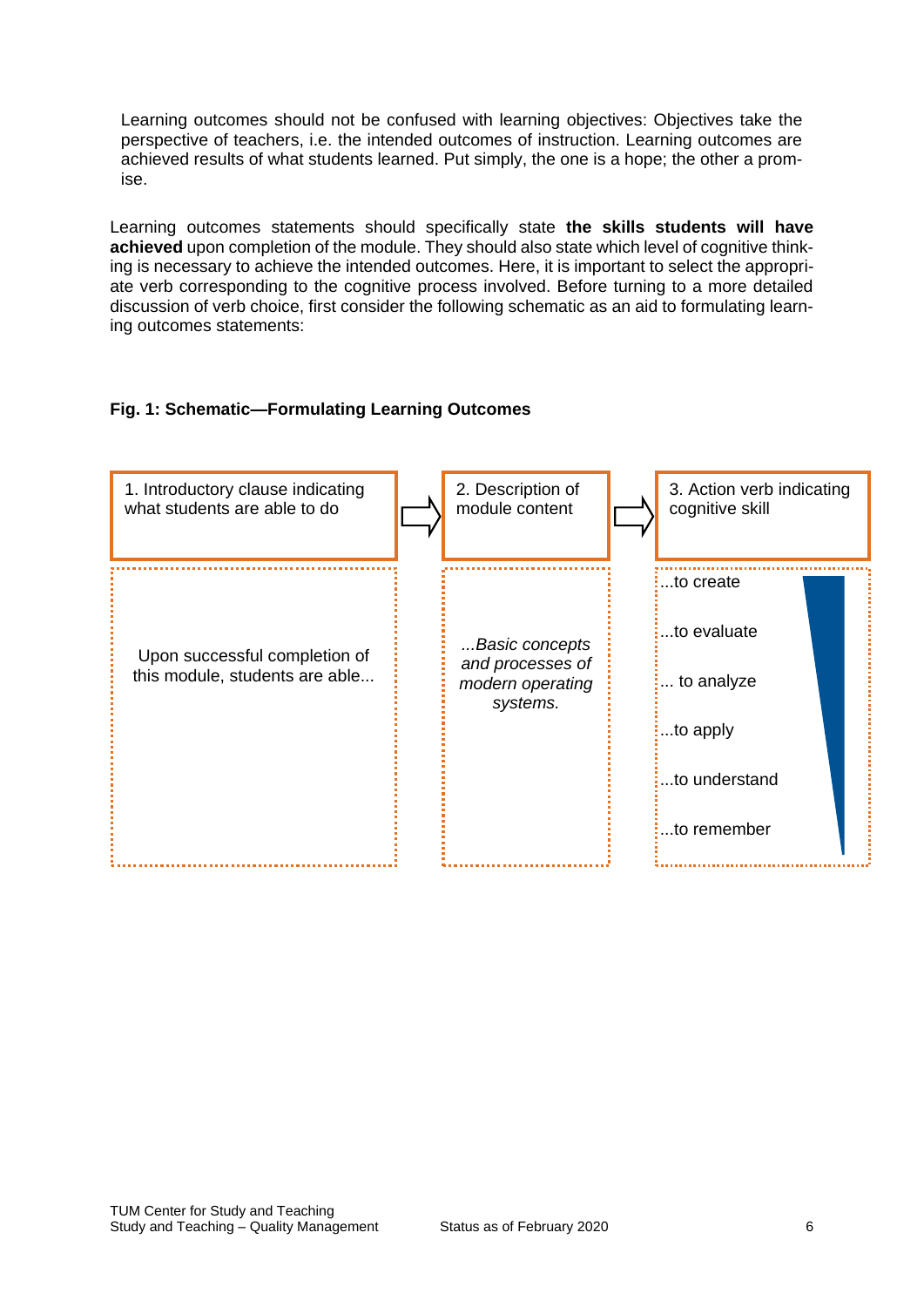In addition, these general rules may assist you in formulating learning outcomes statements:

- Ideally, learning outcomes are described in a single sentence. (Write only multiple sentences if it serves the purpose of clarity.)
- Choose simple and unambiguous terms to describe learning outcomes, so that they are understandable for all users, both within and outside the university community.
- Learning outcomes statements should be neither too broad nor too narrow (cf. examples on page 9).
- Limit the number of learning outcomes to the most significant (max. 8) rather than numerous less significant ones.

## **Choosing the Right Verbs**

Selecting the appropriate action verbs corresponding to the learner's cognitive process is key in differentiating among various types of learning outcome. Learning outcomes should be unambiguous, simple and clear, as well as verifiable and measurable. As such, selecting the appropriate verb to describe them is not a trivial matter.

#### **Bloom's Taxonomy<sup>6</sup>**

The educationalist Benjamin Bloom compiled a list of concrete verbs in the form of a **taxonomy<sup>7</sup>** , wherein each verb corresponds to a particular **cognitive level**. If, after successful completion of a fundamentals module, for example, students are to be able to understand XY content and recapitulate it within a given context, students in a higher level module will be able to evaluate XY content, thus performing a cognitive transfer of their knowledge.

Anderson and Krathwohl<sup>8</sup> revised Bloom's taxonomy to serve as a tool in formulating learning outcomes statements and facilitate the writing of module descriptions:

#### **Fig. 2: Anderson and Krathwohl's Taxonomy**

| Deutsch                                                                                   | English                                                                                           |
|-------------------------------------------------------------------------------------------|---------------------------------------------------------------------------------------------------|
| erinnern<br>2. verstehen<br>3. anwenden<br>4. analysieren<br>5. bewerten<br>6. entwickeln | 1. remembering<br>2. understanding<br>3. applying<br>4. analyzing<br>5. evaluating<br>6. creating |
|                                                                                           |                                                                                                   |

1

<sup>6</sup> Benjamin Samuel Bloom (1913-1999), PhD in Education, taught and researched at the University of Chicago, USA.

<sup>7</sup> Bloom, B.S., Engelhardt, M., Furst, E.J., Hill, W., Krathwohl, D.: Taxonomy of educational objectives. Volume I: The cognitive domain. New York 1956.

<sup>8</sup> Anderson, L.W. u. Krathwohl, D.R. (Eds.): A Taxonomy of Learning, Teaching and Assessing. A Revision of Bloom's Taxonomy of Educational Objectives. Addison Wesley Longman. 2001.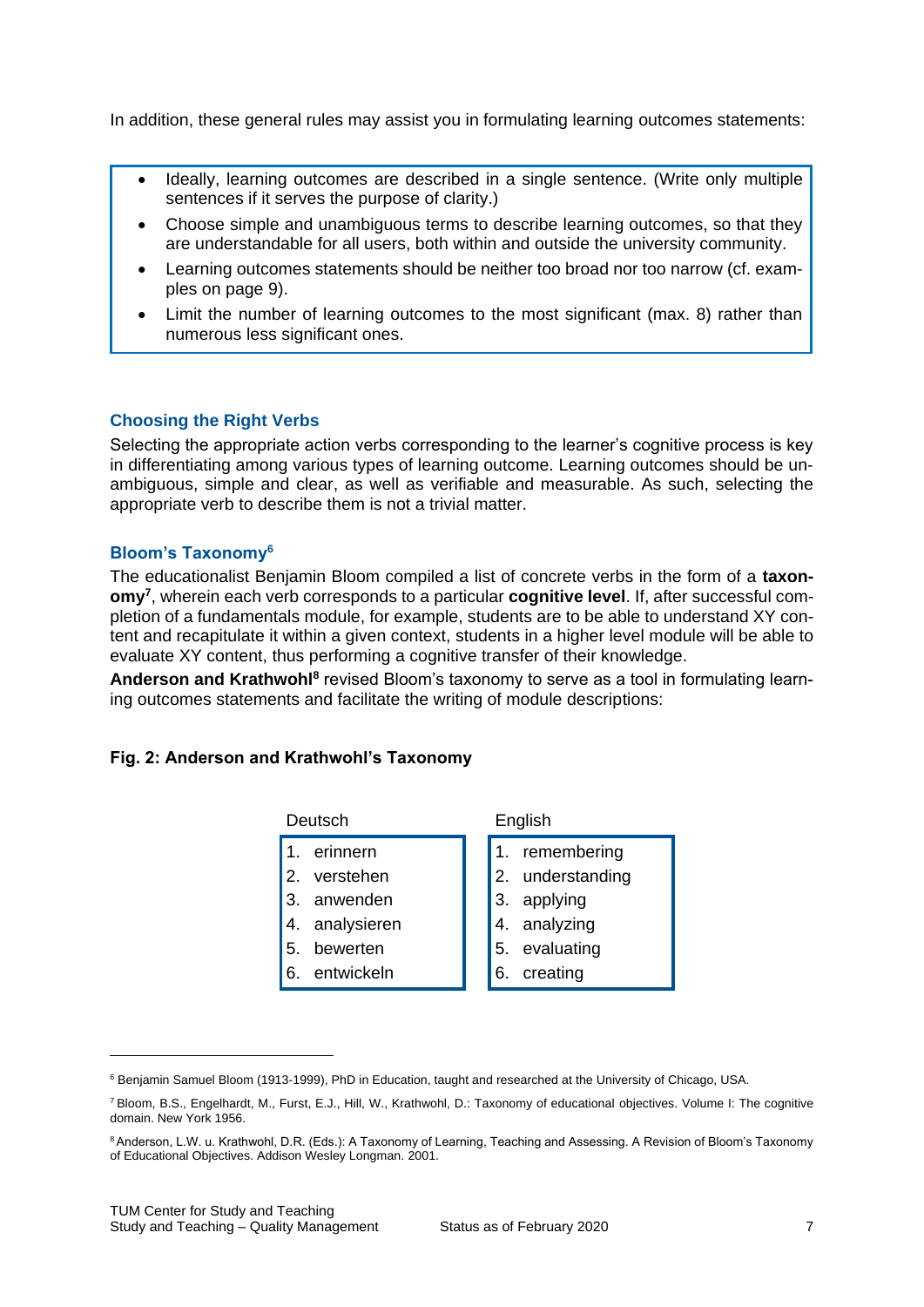NB: It is generally understood that **each higher stage of cognition subsumes those below it,** e.g. "apply" (stage 3) includes "understand" (stage 2) and "remember" (stage 1). Because these verbs correspond to particular cognitive levels, they are also known as **keywords**.

Fig. 3 provides a table of synonyms for the keywords of the above taxonomy that will help you make fine distinctions between learning outcomes within individual cognitive levels. (They also provide you with options for varying the wording of your descriptions, though the focus should remain on clarity and not stylistic flair.)

|  |  |  | Fig. 3: Keywords and Synonyms |  |
|--|--|--|-------------------------------|--|
|  |  |  |                               |  |

| remembering   | recognize, remember, identify, recall, define, state, name,<br>reproduce, list, repeat, explain                         |  |
|---------------|-------------------------------------------------------------------------------------------------------------------------|--|
| understanding | compare, explain, present, translate, illustrate, classify, argue,<br>adapt, describe, extrapolate, illuminate, discuss |  |
| applying      | carry out, demonstrate, execute, measure, solve, conduct,<br>predict, modify, operate, use, implement                   |  |
| analyzing     | comparing, organizing, deconstructing, attributing, outlining,<br>structuring, integrating                              |  |
| evaluating    | checking, hypothesizing, critiquing, experimenting, judging,<br>testing, detecting, monitoring, differentiating         |  |
| creating      | designing, constructing, planning, producing, inventing,<br>devising, making, generating                                |  |

**NB:** For the sake of clarity, the synonyms listed here appear only once in connection with a specific cognitive domain. They are not, however, exclusive to that domain. In some cases, verbs may be used to describe outcomes in more than one cognitive domain; their propriety, then, should be clear from the context.

## **Cognitive Levels and the Progression of Studies**

As a rule, the levels of cognition associated with learning outcomes of sequential modules as a student moves through his or her degree program should become respectively higher, e.g. the learning outcomes of introductory/fundamentals modules equate to "remembering" and "understanding," while those of modules completed later in the program curriculum equate to "analyzing," "evaluating" – this progression takes place throughout the student's studies through to the master's degree, where students achieve outcomes, such as "creating," corresponding to advanced stages of cognition.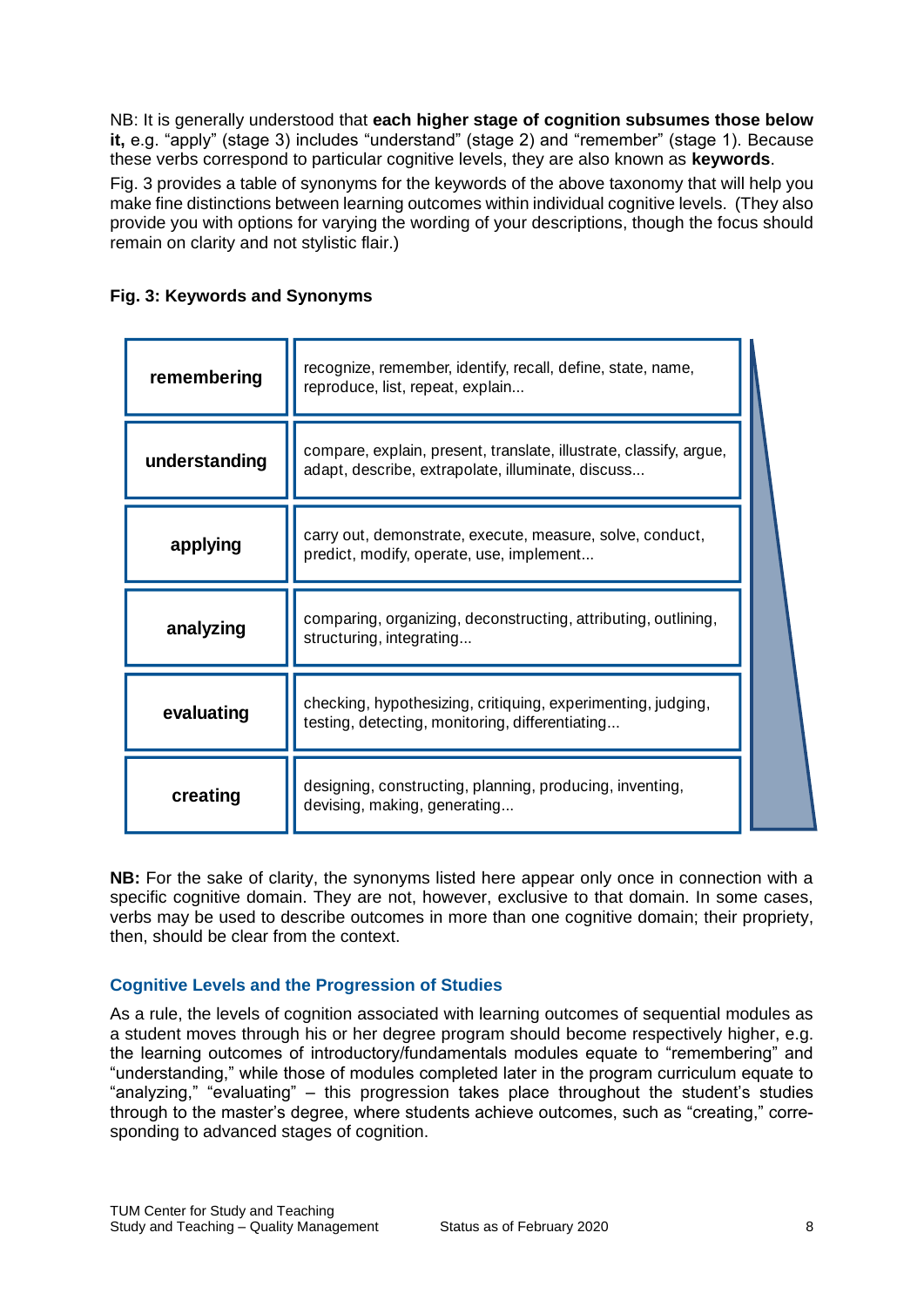## **More Tips for Formulating Learning Outcomes**

- Use only one verb per outcome.
- List the outcomes in order of their cognitive level (ascending or descending).

#### **Sample Formulations of Learning Outcomes**

**NB:** The following examples have been taken out of their original context and are provided solely for the purpose of illustration – their wholesale appropriation for other module descriptions will not create the desired results.

#### **Example 1**

Students acquire detailed and differentiated knowledge of classroom models together with their specifications for mathematics and science didactics, in particular, regarding the central influences on learning in the classroom and student/teacher interaction.

Furthermore, they gain knowledge of relevant research designs of classroom research and their theoretical foundation. On the basis of this knowledge, students are able to develop and produce a classroom model in independent project work, to identify a research question and to deduce an appropriate research design, including a work schedule for the investigation of a specific research question.

#### **Example 2**

Upon completion of the module, students are able to understand and analyze:

- approaches to leadership and management.
- intercultural aspects of Asian and European management, so that they are able to make basic comparisons and draw conclusions about the differences between and relationship of Europe and Asia in modern history
- the fundamentals of business administration in Asia and Europe, i.e. they have thorough knowledge of the key criteria for running a successful company in a competitive environment
- the process and importance filing patents, as well as the components of a patent. Students are also able to search and use existing patents to assist their study, research and work.

Finally, students are able to understand globalization as a future trend, understand and analyze the problems arising in the process of globalization due to cultural, social and economic factors and apply this knowledge situationally.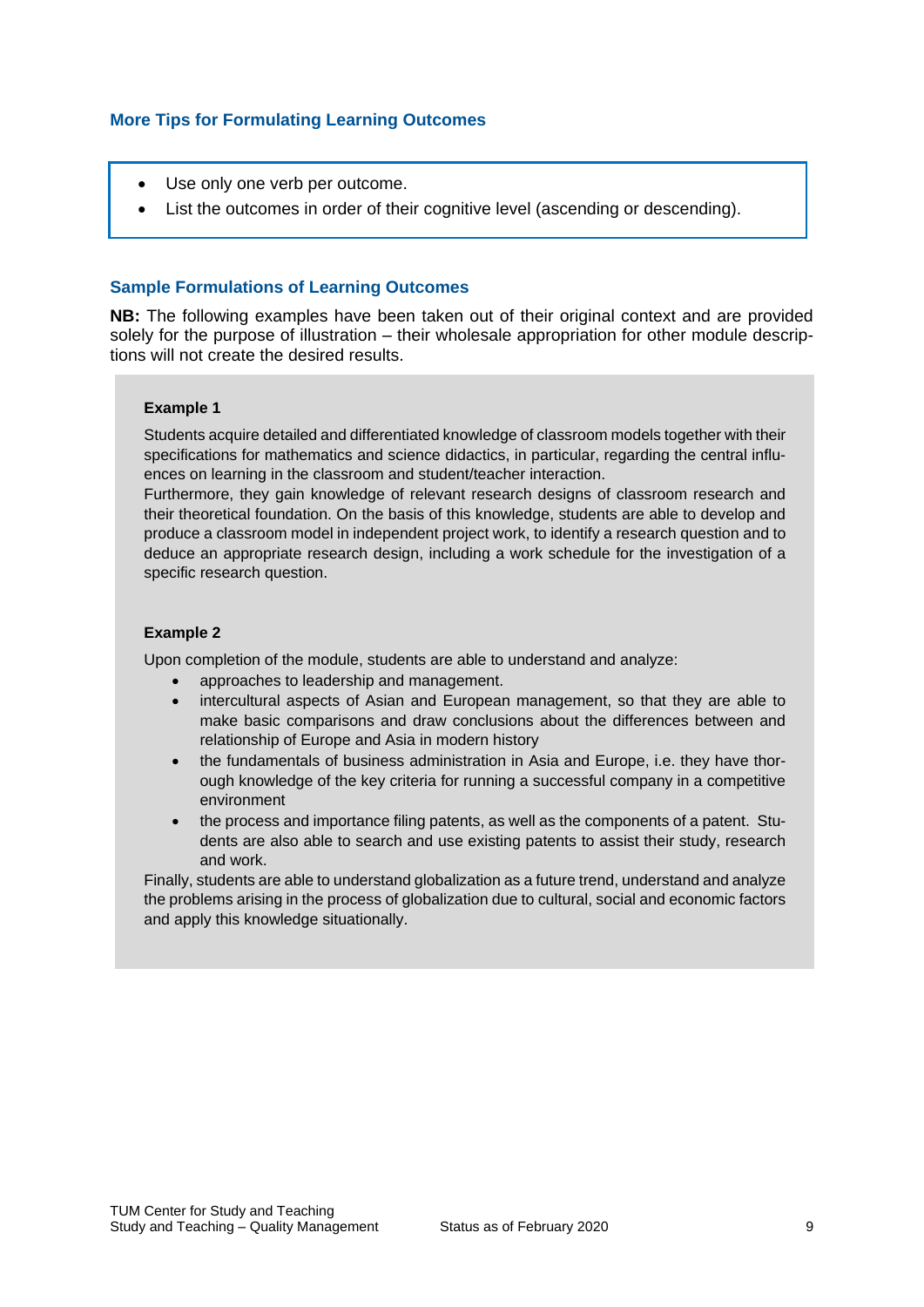## <span id="page-9-0"></span>**2. Teaching and Learning Methods**

This section describes the teaching and learning methods to be employed to achieve the intended outcomes. The key question is: Which teaching and learning methods are best suited to achieve the module's intended learning outcomes?

Ideally, different methods of teaching will be employed for a type of course (i.e. lecture, seminar, tutorial, laboratory or practical course). For a seminar, for example, you may decide that "active learning" techniques, such as "Just-in-Time Teaching (JiTT)," are best suited to achieving your outcomes. While lecturing mainly serves to transfer knowledge directly, exercise modules let students participate actively by employing various learning methods, i.e. presentations, teamwork, experiments, etc.

**Example:** If, after successful completion of the module, students are to be able to conduct experiments independently, lecturing alone is *not* an adequate teaching method. Instead, a combination of methods, such as seminars, exercises, practica, tutorials, etc. would be better suited to achieving the intended outcomes by providing students guided, hands-on experience (i.e. experiments) through which to acquire laboratory skills.

While oral presentation is ideal for lecturing, it is not necessarily fitting for a tutorial. Instead, teamwork followed by a discussion of the results might be more suitable.

## **Check:**

You should select the teaching and learning methods best suited to achieving the module's intended learning outcomes.

If you have difficulty deciding which methods are best suited for your situation (e.g. because the number of students in your module prohibits formats designed for a smaller group size), a member of the team at the TUM Center for Study and Teaching – Quality Management or at ProLehre | Media and Didactics can offer assistance.

The module description should explain your choice of teaching methods from a studentcentered perspective.

## <span id="page-9-1"></span>**3. Content**

The **discipline-specific content** (including discipline-specific methods) of the module should be described as clearly and in as much detail as possible. Experience has shown that listing 10 – 12 items generally provides a sufficient amount of detail for the module description. These may take the form of a bullet list.

As a rule, the volume of module content should be gauged by what a student can realistically achieve in the time allotted for the module (duration in semesters).

**Please note:** The relationship between content and learning outcomes can be problematic. The tendency is to become "teacher" rather than **"student" centered,** i.e. that you begin to think in terms of "teaching objectives" rather than **"learning outcomes"**. To help avoid this pitfall, we recommend that you draft your module description in the order presented on page 5 – beginning with learning outcomes, followed by teaching and learning methods, content, and ending with assessment. Formulating learning outcomes in advance of describing module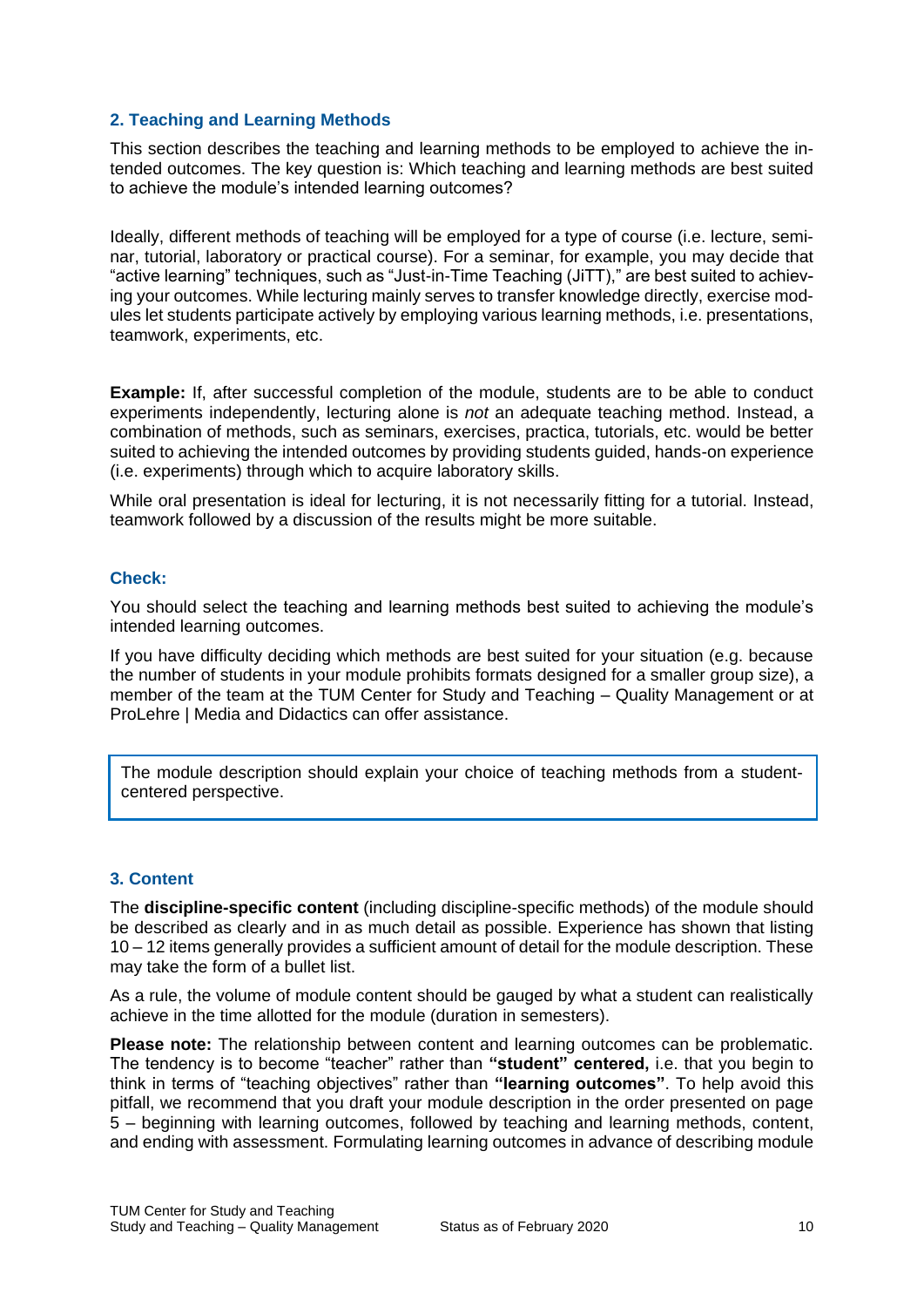content will help you maintain the proper student-centered focus of learning outcomes and avoid repeating content descriptions as pseudo-outcomes.

## <span id="page-10-0"></span>**4. Assessment – Coursework and Examination Requirements**

**Examinations** are graded. **Coursework** is assessed as "pass" or "fail." (cf. APSO (English version) § 6 Para. 7).

In addition to information on the type and duration of examination and opportunities for repeat examination, the **description of coursework and examination requirements** for the purpose of assessment forms a central element of the module description, as a whole. Learning outcomes and the assessment of students' achievement thereof represent the bookends of the module as a self-contained unit of study. **It is learning outcomes that are to be assessed.** 

*"Examinations serve to assess the degree to which students have achieved the qualification objectives specified for the module. They are related to the competencies to be acquired upon successful completion of the module." <sup>9</sup>*

The General Academic and Examination Regulations for bachelor's and master's programs of the Technical University of Munich (APSO), together with the program-specific regulations (FPSO), serve as the legal framework of student assessment.

## **The following questions may serve as a guide to completing the assessment section of the module description:**

- **How will I assess students' achievement of learning outcomes?**
- **Why have I chosen this method of assessment?**
- Will I allow students to use learning aids (notes, reference material, etc.) during the examination?
- What other information might students require about the scope of coursework and examination requirements?
- How will I calculate final grades (weighting)?
- What time span will I set for the exam?

 $\overline{a}$ 

<sup>9</sup>Accreditation Council: Regeln des Akkreditierungsrates für die Akkreditierung von Studiengängen und für die Systemakkreditierung, 08.12.2009, i.d.F. 20.02.2013, p. 12.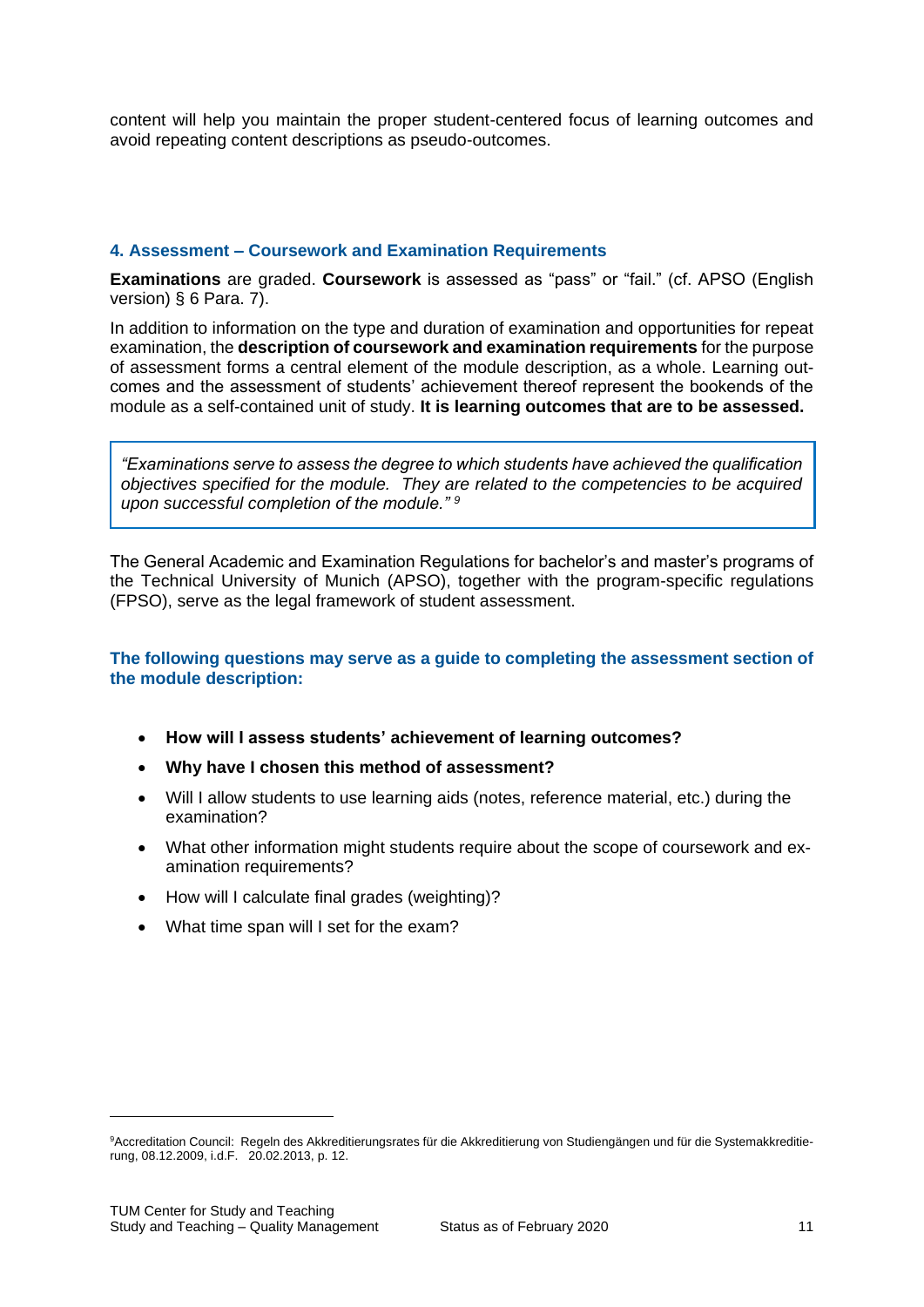## **Sample Formulations of Coursework and Examination Requirements:**

#### **Example 1**

Students must submit 6 lab reports. The students demonstrate with the reports that they have gained deeper knowledge of the specific lab equipment and its components, of measurement methods incl. chemical measurements and can use analytical tools, methods and programs to optimize processes, simulate activities in order to solve different problems in power plants. They show that they are able to solve extensive measurement tasks, know norms to be considered and how to evaluate results, to interpret different components, to analyze data with the aid of the equipment. Students know how to document this knowledge in reports by using literature and with more time at their disposal.

In the written examination students demonstrate by answering questions under time pressure and without helping material the theoretical knowledge of components, processes and power plants as well as of the parameters and that can evaluate the effects of parameter changes on different processes.

The final grade is an averaged grade from the written examination (40 %) and from the lab reports (10 % each / overall 60 %).

#### **Example 2**

The examination consists of a presentation of contents and results of a project in a 10 minute oral report, including subsequent discussion (30%), preparation of a written report containing the content and results of the project (40%), regular discussions with the assigned tutor (research assistant) about the progression of the project and next steps (30%). The presentation is a means to measure the student's ability to understand a technical/scientific subject, to analyze and evaluate facts and factors of influence, to summarize the subject and present it to an audience, and to conduct a discussion about the presented subject. Written summaries measure the student's ability to summarize the major facts and the conclusion of a presentation in a clear and concise manner, both in a short abstract (150 words) and in a one-page executive summary.

Regular discussions with the tutor measure the student's ability to develop an idea from initial concepts to the complete picture within a given timeframe, delivering interim results at relevant milestones.

#### **Competence-Oriented Assessment**

A key focus of the Bologna Process is the shift in orientation of education to outcomes. Assessment in the form of coursework and examinations plays an important role, here, but not as a means of testing students' ability to merely internalize module content.

**Competence-oriented assessment measures the student's attainment of clearly-defined disciplinary and extradisciplinary learning outcomes at the level appropriate to the module and degree program.** This is only possible when both the content and method of assessment are "aligned" with the learning outcomes of the module.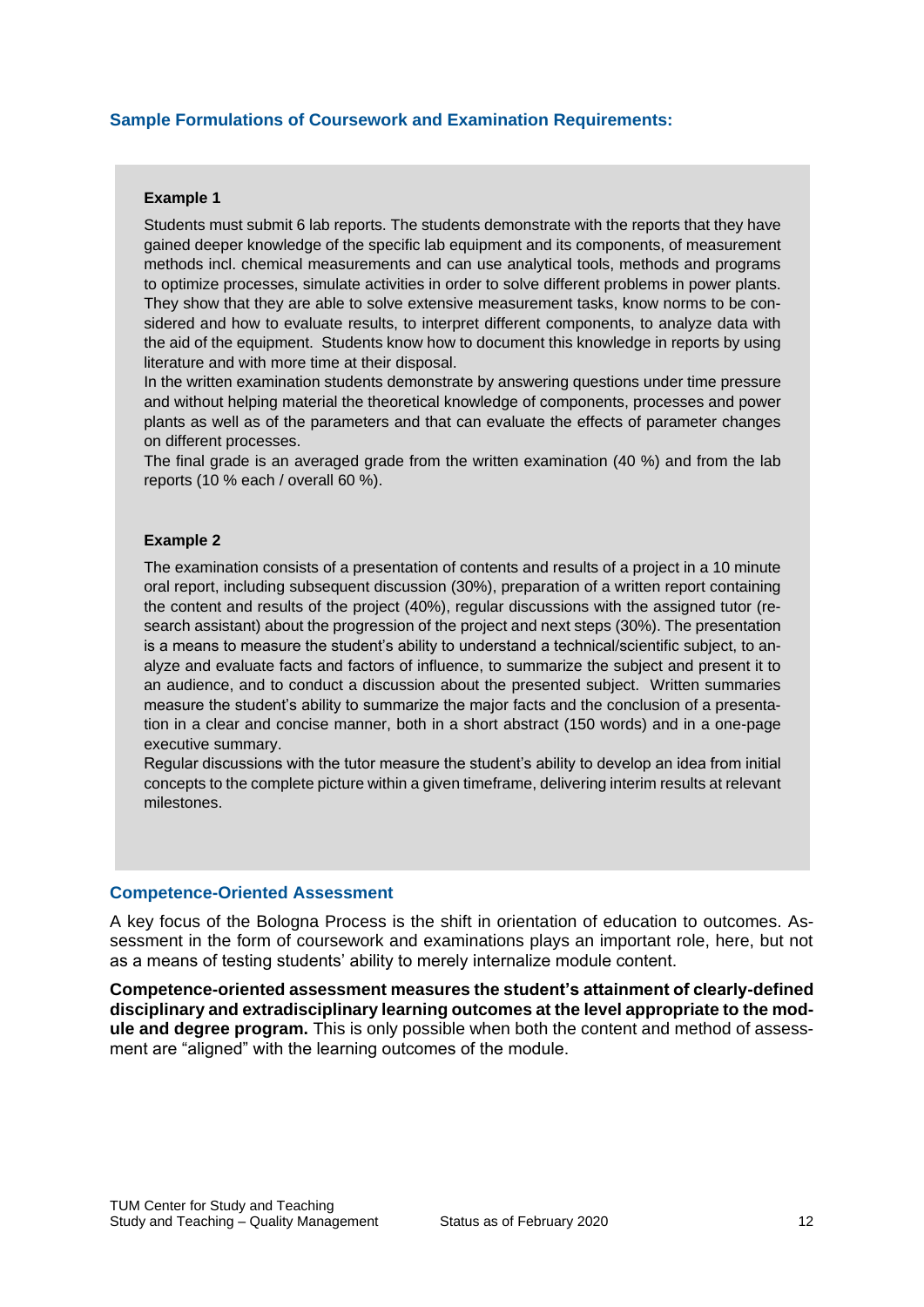## **Constructive Alignment**

The "alignment" of teaching, learning and assessment is referred to in English-language education theory as **constructive alignment**:





#### **Assessment Methods**

For assessment you may choose between written and oral examinations (cf. sample FPSO (English version) § 41).

## **Forms of written examination include:**

- Essay exam
- Multiple choice (also in combination with essay exam)
- Seminar paper
- Term paper
- Portfolio
- Project report
- Parcours exam
- …

## **Forms of oral examination:**

- One-on-one interview
- Oral report
- Presentation
- Group examination
- …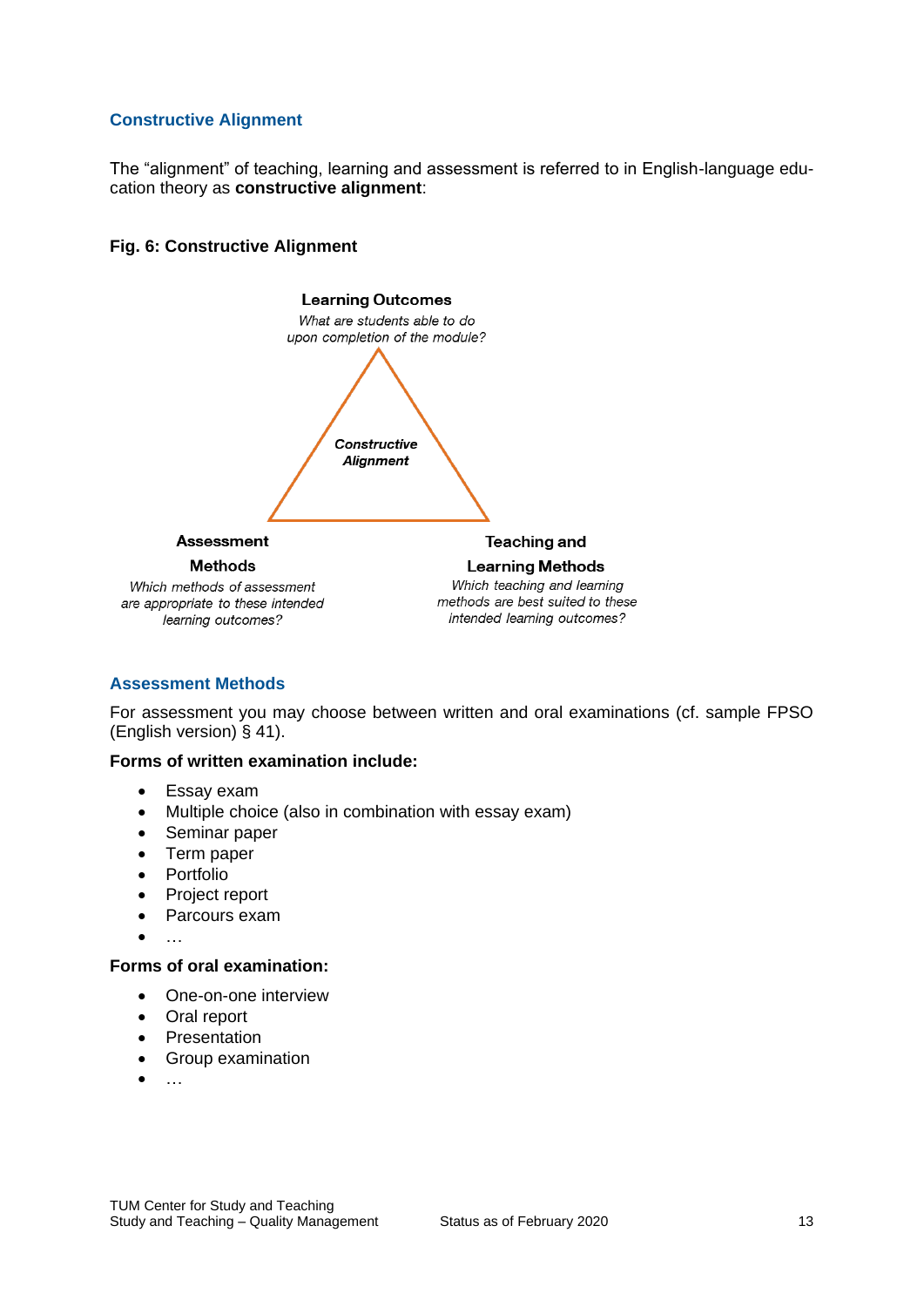## **Using Examinations to Guide the Teaching Process**

As with teaching and learning methods, there are advantages and disadvantages to each of the various types of examination. While oral examinations, for example, allow you to form a more complete picture of individual students and to respond to the dynamics of the individual exam situation, written examinations allow for the assessment of large numbers of students at the same time, in a short amount of time, under the same conditions. Because student learning behavior is shaped largely by the examination, your choice of both the form and content of the examination warrants careful consideration.

**Tip:** Think of possible learning activities that will help prepare students for the type of examination you have chosen. If, for example, the intended learning outcomes of your module correspond to an advanced cognitive level, select activities that will foster those advanced skills and abilities as they move through the module, leading up to the exam.

Explain your choice of examination method under the "Coursework and Examination Requirements" rubric of the module description.

#### <span id="page-13-0"></span>**5. Plausibility Check**

You have now completed a draft of all four cornerstones of the module description, as outlined on page 5 of this guide. Take time before entering your description into TUMonline to review the plausibility and coherence of your module and its components by answering the following questions. If you can respond with a confident "yes" to each of them, you have fulfilled the criteria for module description at TUM:

- Have you formulated the intended learning outcomes of the module using key words from the taxonomy of cognitive levels?
- Have you selected the teaching and learning methods best suited to achieving these outcomes and provided reasons for the propriety of your choices?
- Have you carefully considered the different characteristics of various methods of assessment, selected those most appropriate for measuring the intended learning outcomes of your module, and ensured that your chosen method of assessment complies with the stipulations of the General (and program-specific) Academic and Examination Regulations? Have you provided reasons for the propriety of your choices?

Now you can test the plausibility of your module description by modifying your starting point. This time, begin with your description of module content and proceed to teaching and learning methods, learning outcomes, and, finally, assessment:



If all four steps are coherently related, i.e. derive logically from one another, you have completed the core of your module description.

You need only supplement the general module information and enter your description in TUMonline. Your descriptions of the four central elements of the module can be entered into the designated text boxes.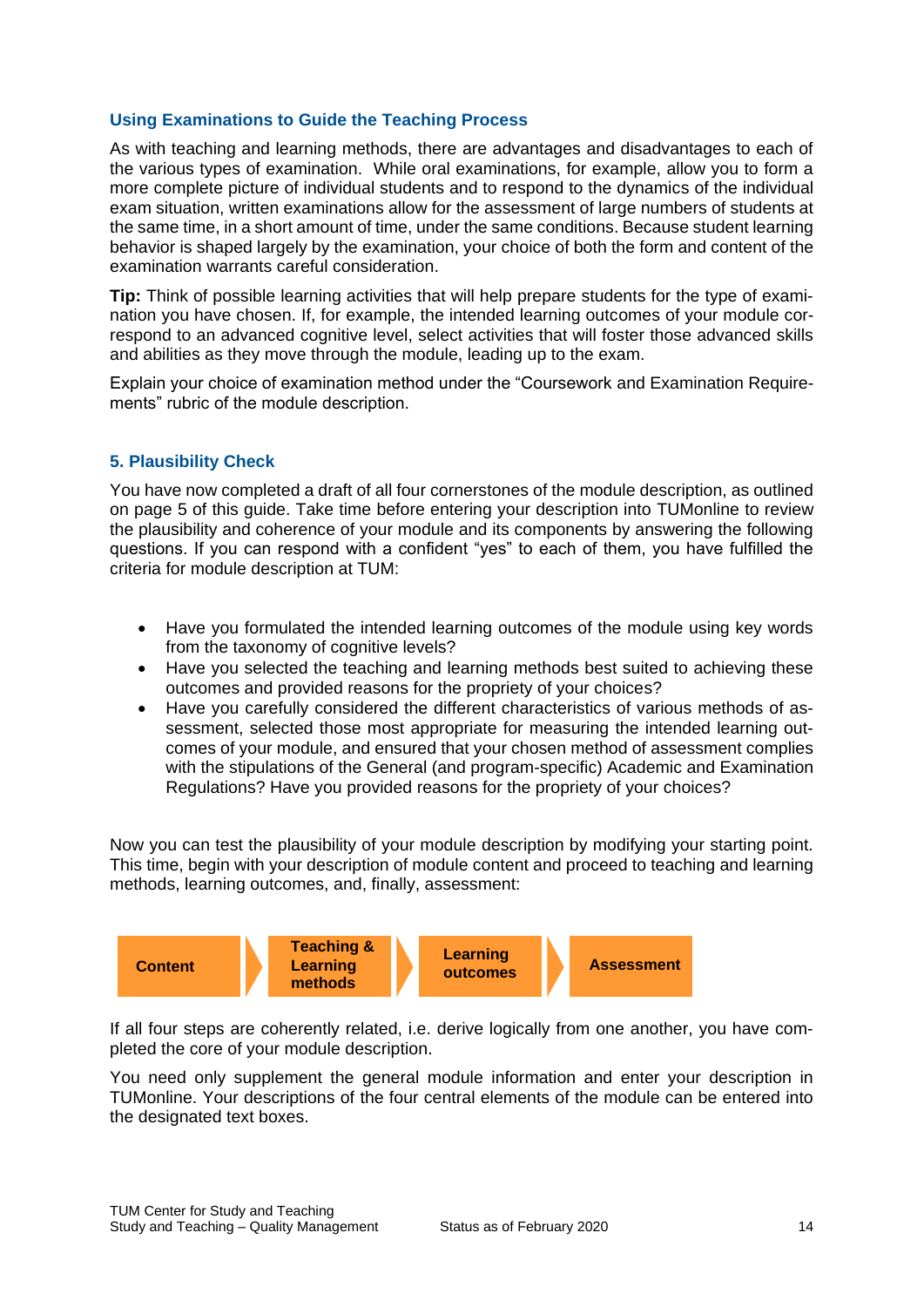# <span id="page-14-0"></span>**IV. Module Description in TUMonline**

The input mask for module descriptions in TUMonline is divided into 8 thematic blocks. Below, you will find a brief description of each field in the mask and suggestions for completing them.

You may enter information only into fields bearing this symbol  $\mathcal{P}$ .

Fields without this symbol  $\mathscr P$  are generated in the module catalog template and automatically displayed in the module description mask.

For the purpose of clarity, the following table initially includes an overview of the fields in the mask *"Modulbeschreibung – Detailansicht"*. (NB: Please disregard inconsistencies in the English translation of some fields. The English in these fields was rendered by the software programmer and cannot be edited by TUM.)

| <b>Name</b>                                | The module title must be input in both German and English (tab:<br>Deutsch/Englisch). The English-language designation is required<br>for the Transcript of Records.              |
|--------------------------------------------|-----------------------------------------------------------------------------------------------------------------------------------------------------------------------------------|
| Organization                               | Name of TUM school or department                                                                                                                                                  |
| <b>Organization ID</b>                     | ID of TUM school or department                                                                                                                                                    |
| Comment /<br><b>Internal comment</b>       | Technical information, generated automatically.                                                                                                                                   |
| <b>Credits</b>                             | Student workload expressed as ECTS Credits.                                                                                                                                       |
| <b>Weighting factor</b>                    | Factor by which the module grade will be weighted in the gradu-<br>ation documents. The value input here may also be expressed in<br>decimals, e.g. 1,25 [comma is German usage]. |
| <b>Duration [Acc. to SPO ver-</b><br>sion] | Duration of module according to valid academic and examina-<br>tion regulations.                                                                                                  |
| <b>Module ID</b>                           | Module IDs are assigned according to a university-wide standard-<br>ized system.                                                                                                  |
| <b>Version (abbreviation)</b>              | If multiple versions of the module exist, the particular version in<br>question will be indicated with an abbreviation.                                                           |
| <b>External allocation</b>                 | Technical information, generated automatically.                                                                                                                                   |
| <b>Valid from/until</b>                    | This information is only necessary if it is known that the validity of<br>the module is limited OR if you create a new version of the module<br>description.                      |

## <span id="page-14-1"></span>**Module Details**

## <span id="page-14-2"></span>**Allocations to SPO Versions**

*This information is related to the use (export) of the module in other degree programs and is generated automatically by TUMonline.*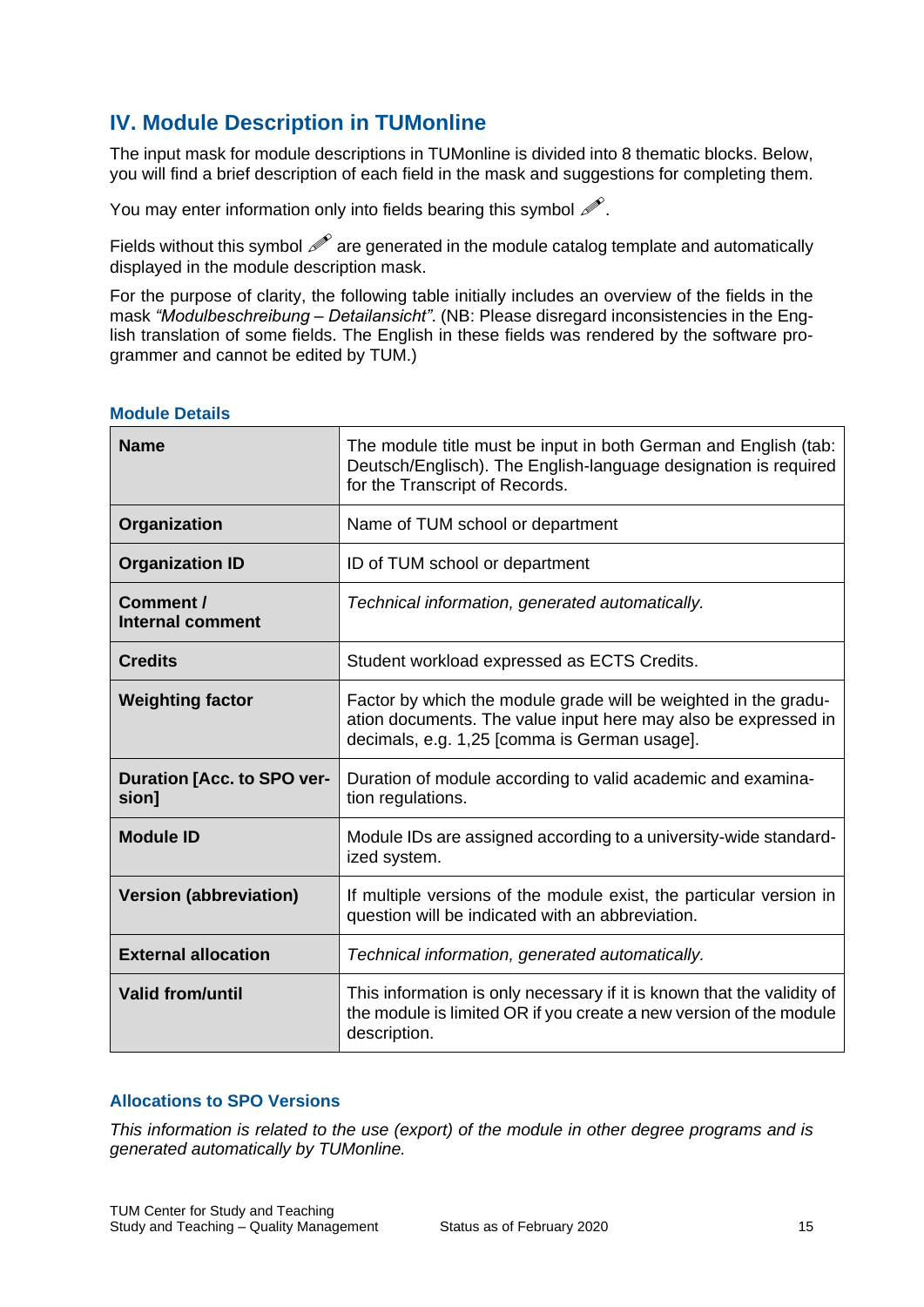#### <span id="page-15-0"></span>**Courses and Exams**

| Exam node  | This information (green flag icon) is generated automatically by<br>the module catalog template. It lists all module examinations in<br>the academic year. |
|------------|------------------------------------------------------------------------------------------------------------------------------------------------------------|
| Offer node | This information (red flag icon) is generated automatically by the<br>module catalog template. It lists all course components of the<br>module.            |

## <span id="page-15-1"></span>**Descriptions**

Click on this icon to open the input mask "Knotenbeschreibung – Bearbeitung".

The tab "13W", for example, indicates the semester in which the module description is valid, in this case, winter semester 2013. If there are multiple versions of the same module description, there will be multiple tabs with different version abbreviations. Should you wish to create a new version of the module description, you may do so by clicking on the + tab. In this case, you must enter a new "valid from" date in the "module details" mask (see above).

## <span id="page-15-2"></span>**General Information (Module Catalog)**

| <b>Module Level</b>         | Module level indicates the type of degree program to which the<br>module belongs (bachelor's, master's). Each module is generally<br>assigned to either a bachelor's or master's program. If, as an ex-<br>ception, a bachelor's module is offered within the scope of a mas-<br>ter's degree program, justification is to be provided.                                                                                                                                                                                                              |
|-----------------------------|------------------------------------------------------------------------------------------------------------------------------------------------------------------------------------------------------------------------------------------------------------------------------------------------------------------------------------------------------------------------------------------------------------------------------------------------------------------------------------------------------------------------------------------------------|
|                             | "The use of bachelor's modules in master's degree programs is<br>permissible in certain cases, if the partial qualifications to be ac-<br>quired upon successful completion of the module adequately fulfill<br>the requirements for the overall qualification goals of the master's<br>program. () It is the responsibility of the institution of higher ed-<br>ucation to ensure that no individual student is able to count the<br>same module or a module with largely identical content toward<br>both a bachelor's and a master's program." 10 |
|                             | The use of master's modules within the scope of bachelor's pro-<br>grams (e.g. in electives areas from the 5th semester and beyond)<br>is unproblematic, as a rule, and is permitted without further justi-<br>fication.                                                                                                                                                                                                                                                                                                                             |
| <b>Abbreviation (DE/EN)</b> | Note the abbreviation of the module, where applicable.                                                                                                                                                                                                                                                                                                                                                                                                                                                                                               |
| <b>Subtitle</b>             | If applicable, enter the module subtitle.                                                                                                                                                                                                                                                                                                                                                                                                                                                                                                            |

<sup>1</sup> <sup>10</sup>Accreditation Council: Maßgaben zur Auslegung der ländergemeinsamen Strukturvorgaben. Beschluss des Akkreditierungsrates vom 12.02.2010.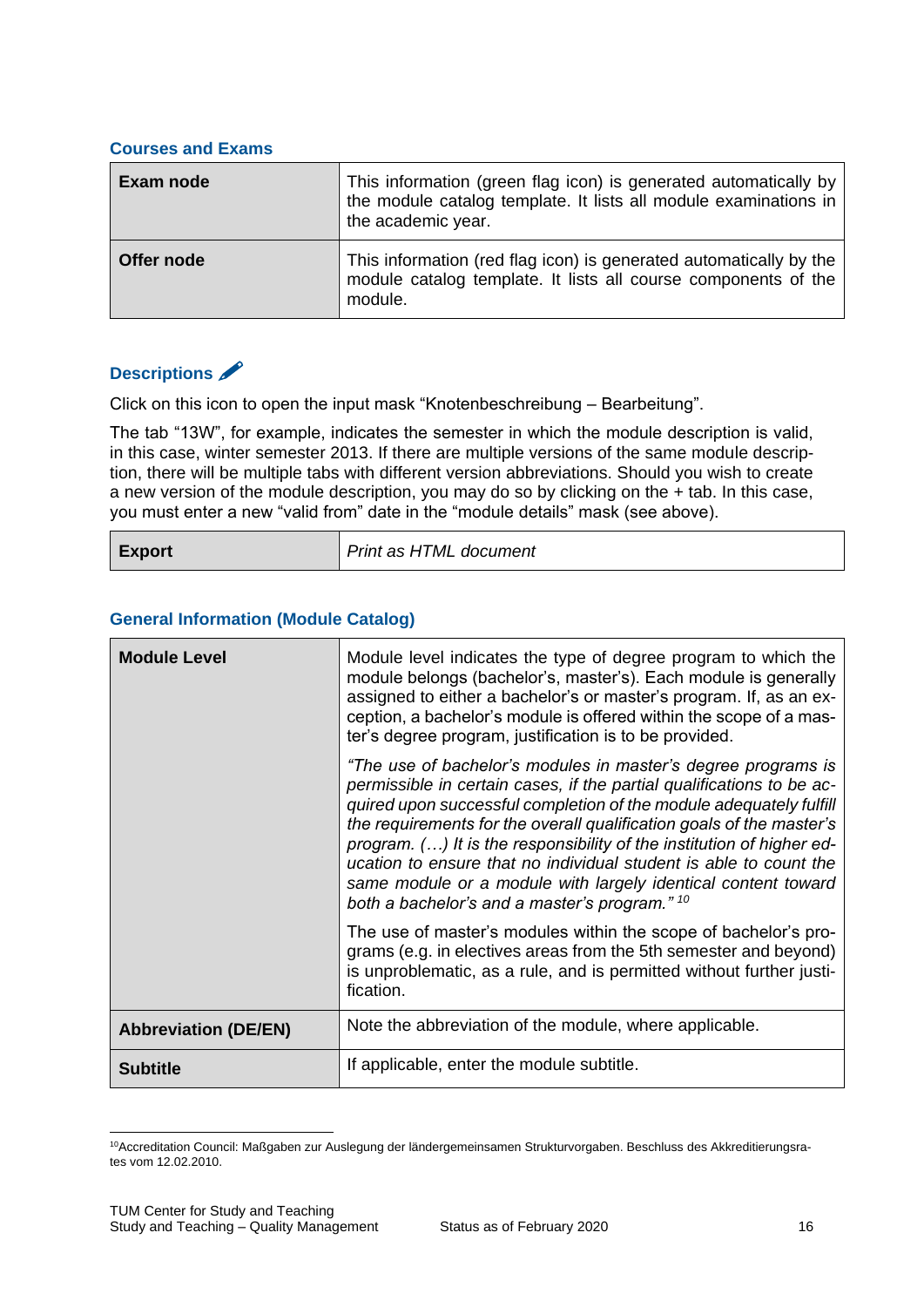| <b>Duration</b>  | How many semesters are required to complete the module? |                                                                                                                                                                                                                                                                                                                                                                                                                                                                                         |  |
|------------------|---------------------------------------------------------|-----------------------------------------------------------------------------------------------------------------------------------------------------------------------------------------------------------------------------------------------------------------------------------------------------------------------------------------------------------------------------------------------------------------------------------------------------------------------------------------|--|
|                  | semesters.                                              | Choose from the following: one semester, two semesters, multiple                                                                                                                                                                                                                                                                                                                                                                                                                        |  |
|                  | ters. $"11$                                             | "The volume of module content should be limited to what is<br>achievable in one to two semesters. In exceptional cases where<br>a rationale is provided, a module may extend over several semes-                                                                                                                                                                                                                                                                                        |  |
|                  | umentation.                                             | In keeping with its principle of continuous assessment during the<br>course of study, the Bologna system provides for modules of one<br>to two semesters in duration. Modules may extend over several<br>semesters, however, if the rationale for this longer period is ade-<br>quately explained, in particular, with regard to student mobility.<br>Your reasoning for modules of longer duration is to be formally<br>presented in the "Sequence" section of the degree program doc- |  |
| <b>Frequency</b> |                                                         | This field indicates the semester in which the module is offered.                                                                                                                                                                                                                                                                                                                                                                                                                       |  |
|                  | Choose from the following:                              |                                                                                                                                                                                                                                                                                                                                                                                                                                                                                         |  |
|                  |                                                         | The module                                                                                                                                                                                                                                                                                                                                                                                                                                                                              |  |
|                  | <b>Winter semester</b><br>(WS)                          | is offered regularly in the winter<br>semester.                                                                                                                                                                                                                                                                                                                                                                                                                                         |  |
|                  | <b>Summer semester</b><br>(SoSe)                        | is offered regularly in the sum-<br>mer semester.                                                                                                                                                                                                                                                                                                                                                                                                                                       |  |
|                  | <b>Winter/Summer se-</b><br>mester (WS/SoSe)            | is offered regularly in both the<br>winter and summer semesters.                                                                                                                                                                                                                                                                                                                                                                                                                        |  |
|                  | <b>Irregularly</b>                                      | is offered based on demand.                                                                                                                                                                                                                                                                                                                                                                                                                                                             |  |
|                  |                                                         |                                                                                                                                                                                                                                                                                                                                                                                                                                                                                         |  |

1

<sup>11</sup>Accreditation Council: Regeln des Akkreditierungsrates für die Akkreditierung von Studiengängen und für die Systemakkreditierung, 08.12.2009, i.d.F. 20.02.2013, p. 3.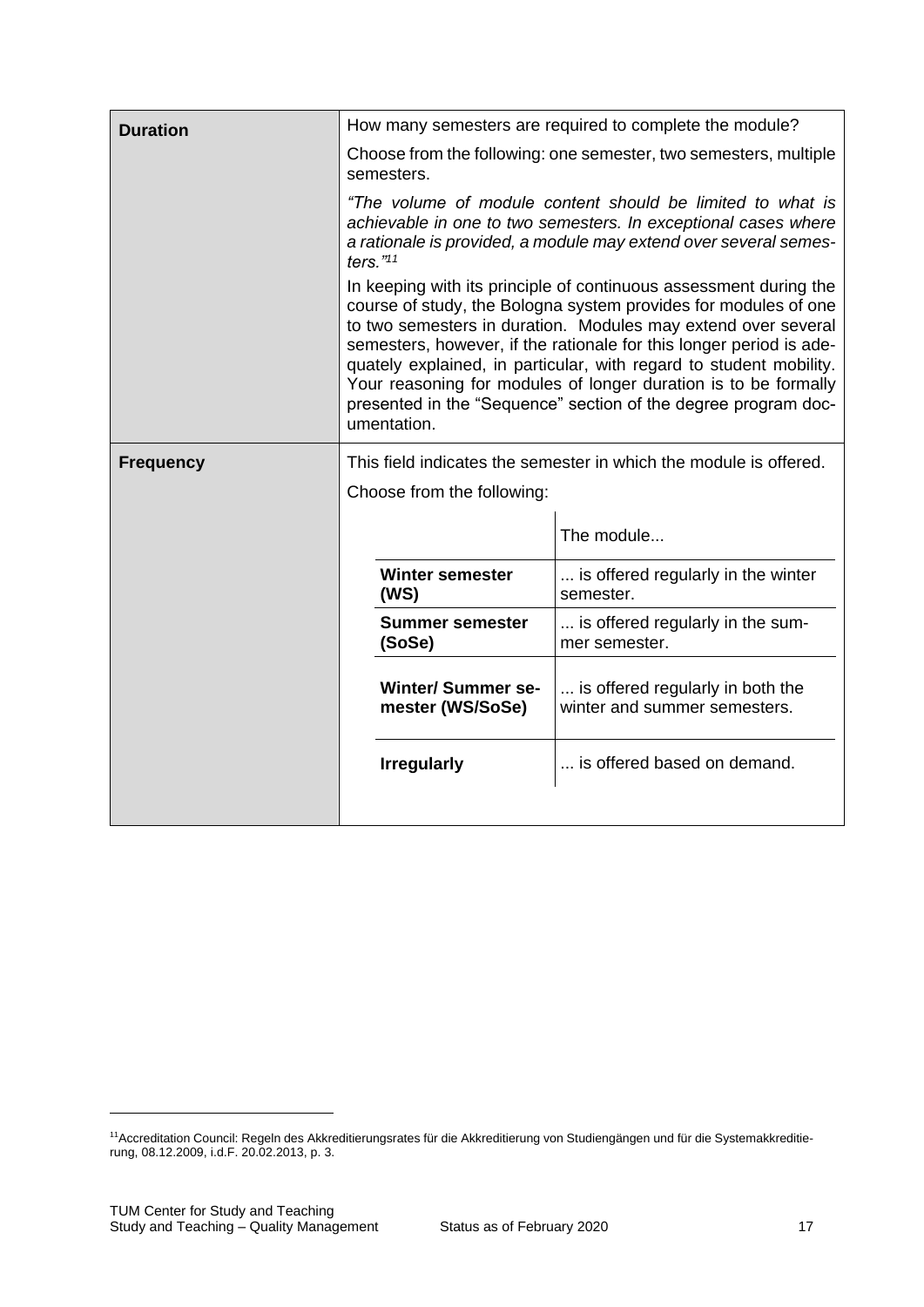| Language | What is the language of instruction for this module?<br>Choose from the following: |                                                          |  |
|----------|------------------------------------------------------------------------------------|----------------------------------------------------------|--|
|          |                                                                                    | The module                                               |  |
|          | German                                                                             | is taught in German.                                     |  |
|          | <b>English</b>                                                                     | is taught in English.                                    |  |
|          | German/English                                                                     | is taught in both German and Eng-<br>lish.               |  |
|          | <b>Other languages</b>                                                             | is taught in a language other than<br>German or English. |  |
|          |                                                                                    |                                                          |  |

## <span id="page-17-0"></span>**Workload**

Credits or ECTS points are awarded within the scope of bachelor's and master's programs in accordance with the European Credit Transfer System (ECTS). Credits provide information about the student workload associated with the module and the achievement of learning outcomes. Workload consists of a combination of contact hours and self-study hours.

| <b>Total hours</b>      | Represents the total student workload expressed in the number<br>of hours required to complete module requirements. |
|-------------------------|---------------------------------------------------------------------------------------------------------------------|
| <b>Contact Hours</b>    | Classroom time of the module courses.                                                                               |
| <b>Self-Study Hours</b> | Preparation and review time for courses, self-study, independent<br>project work, exam preparation, theses, etc.    |

Calculation of total student workload:

| <b>Contact Hours:</b>    | Classroom presence in module courses<br>(1 weekly hour per semester (SWS) is equivalent to 15 contact<br>hours per semester) |
|--------------------------|------------------------------------------------------------------------------------------------------------------------------|
| <b>Self-Study Hours:</b> | $\pm$<br>Preparation and review time for courses, self-study, independ-<br>ent project work, exam preparation, theses, etc.  |
|                          | <b>Total Hours</b>                                                                                                           |

Total hours are expressed as **credits**

 $(30h \triangleq 1 \text{ CP})$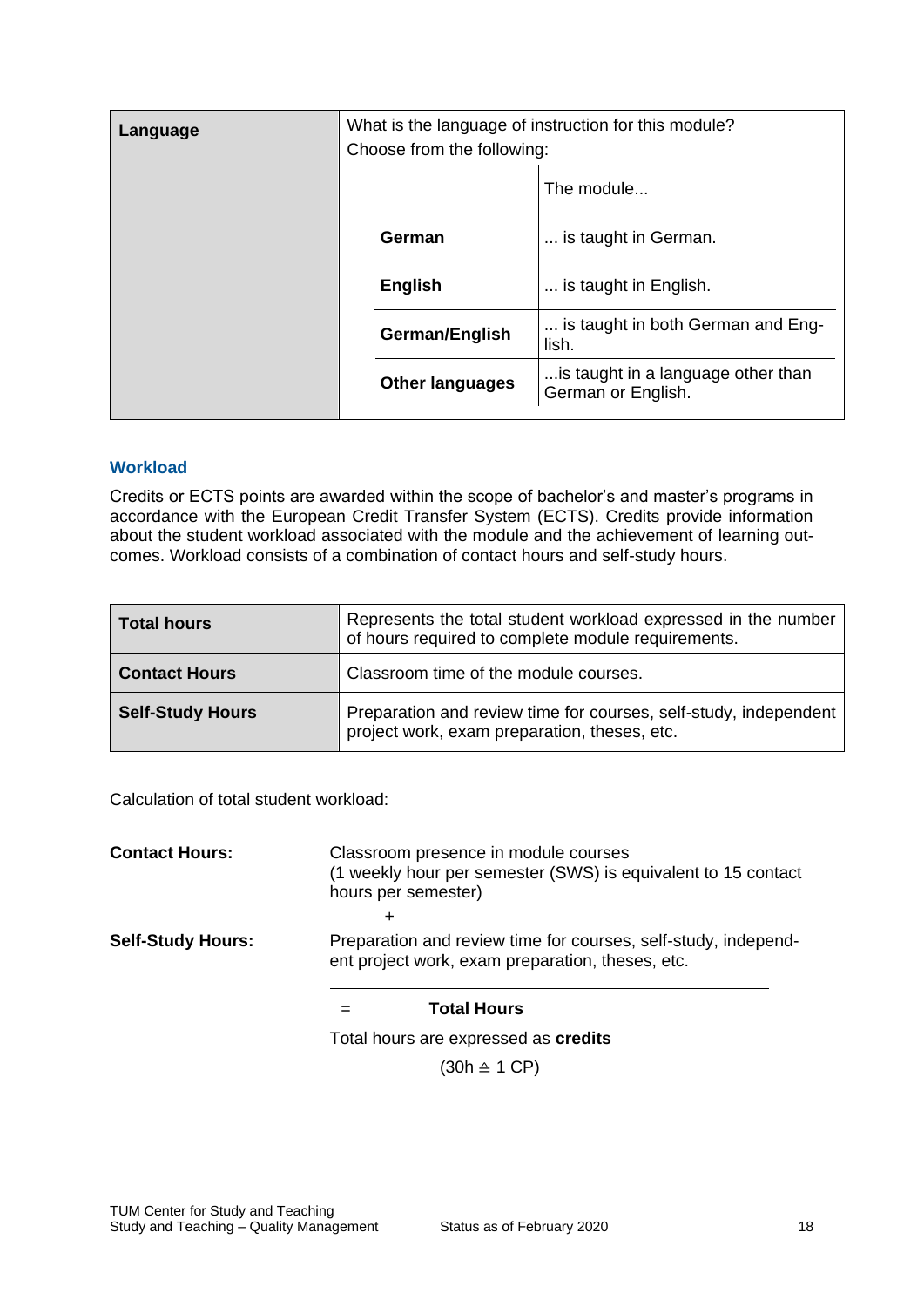## **Sample Calculations of Contact and Self-Study Hours and Credits**

Module A consists of a lecture equal to 2 SWS, an exercise equal to 1 SWS and a practicum equal to 3 SWS.

## **Contact hours:**

Contact hours at TUM are calculated on the following basis:

A course of 1 SWS or 45 mins. is equal to a full hour of work time, i.e. 60 mins. Each semester is attributed 15 course meetings (regardless of the actual duration of the semester).

So that:

(2 SWS lecture + 1 SWS exercise + 3 SWS practicum) x 15 meetings per semester à 60 min ≙ **90h**

## **Self-Study Hours:**

| Preparation and review of lecture:        | 25h             |
|-------------------------------------------|-----------------|
| Preparation and review of practicum:      | 30 <sub>h</sub> |
| Completion of homework (ca. 3h per week): | 45h             |
| Preparation for exam (ca. 3-4 weeks):     | 50h             |
| Total                                     | <b>150h</b>     |

**Total Hours:**

Contact (90h) + Self-Study (150h) = **240h**

#### **Credits:**

1 Credit ≙ 30 hours of work time ⇒ 240h/30

**8 Credits** are awarded for the module.

A guide to calculating workload [currently only in German] is available under "workload" at [www.lehren.tum.de/downloads.](http://www.lehren.tum.de/downloads/)

## <span id="page-18-0"></span>**Study and Examination Performance**

| <b>Description of Study and</b><br><b>Examination Performance</b> | See detailed description on page 15 of this manual.                                                                                                                                           |
|-------------------------------------------------------------------|-----------------------------------------------------------------------------------------------------------------------------------------------------------------------------------------------|
| <b>Type of Assessment</b>                                         | Do not enter any information into this field. Please enter the in-<br>formation on type of assessment into the field above, Descrip-<br>tion of Achievement and Assessment Methods (see p.15) |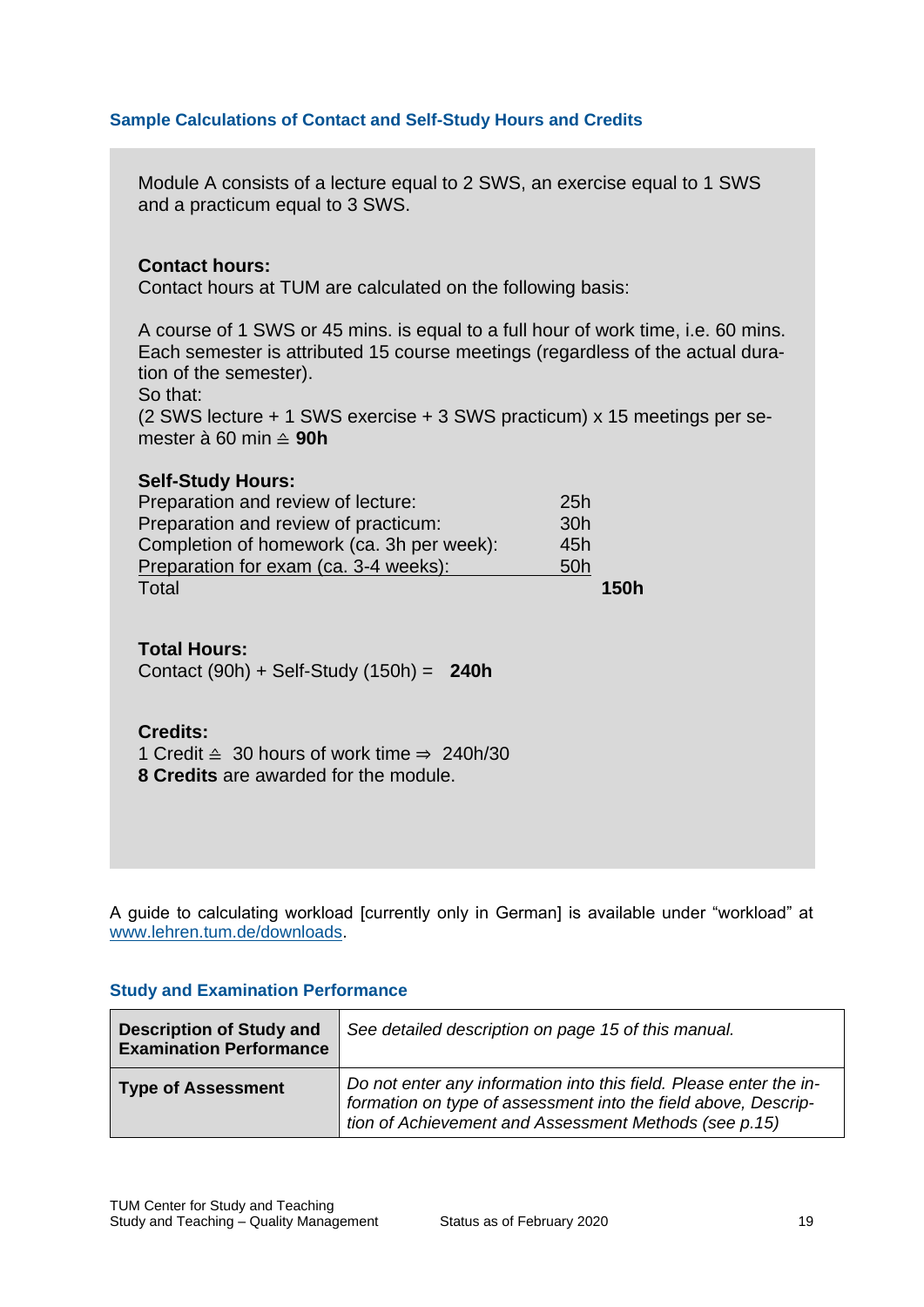| Duration of Assessment<br>(in minutes)    | Do not enter any information into this field. Please enter the infor-<br>mation on duration of assessment into the field Description of<br>Achievement and Assessment Methods (see p.15) |
|-------------------------------------------|------------------------------------------------------------------------------------------------------------------------------------------------------------------------------------------|
| <b>Homework</b>                           | Do not enter any information into these fields. Please enter the<br>information to these fields into the field Description of Achieve-<br>ment and Assessment Methods (see p. 15)        |
| Term paper                                |                                                                                                                                                                                          |
| <b>Oral presentation</b>                  |                                                                                                                                                                                          |
| <b>Conversation</b>                       |                                                                                                                                                                                          |
| Exam retake next semes-                   | When may students repeat an examination?                                                                                                                                                 |
| ter                                       | Choose from the following options:                                                                                                                                                       |
| Exam retake at the end of<br>the semester | Repeat examination in following semester.                                                                                                                                                |
|                                           | Repeat examination at end of current semester.<br>$\blacksquare$                                                                                                                         |
|                                           | To ensure student flexibility in their studies, the APSO and FPSO<br>specify that students must have at least one opportunity for repeat<br>examination.                                 |

## <span id="page-19-0"></span>**Description**

| <b>Prerequisites (Recom-</b><br>mended)      | Level of knowledge, skills, abilities, and competencies considered<br>necessary for the successful completion of this module. It is pref-<br>erable to name a specific module, here, if possible. If there is no<br>specific module whose outcomes can be named as prerequisites,<br>you may list specific knowledge, skills, and competencies (also in<br>combination with a particular module). |
|----------------------------------------------|---------------------------------------------------------------------------------------------------------------------------------------------------------------------------------------------------------------------------------------------------------------------------------------------------------------------------------------------------------------------------------------------------|
|                                              | You should be as concrete as possible in listing prerequisites, i.e.<br>provide particular module numbers and specific competencies.                                                                                                                                                                                                                                                              |
|                                              | <b>Example 1:</b> Module IN0001: Introduction to Informatics 1                                                                                                                                                                                                                                                                                                                                    |
|                                              | <b>Example 2:</b> Fundamentals of power engineering taught in the first<br>semester.                                                                                                                                                                                                                                                                                                              |
|                                              | <b>Example 3: Knowledge of software in R/Splus</b>                                                                                                                                                                                                                                                                                                                                                |
|                                              | Example 4: none                                                                                                                                                                                                                                                                                                                                                                                   |
| <b>Intended</b><br>Learning<br>Out-<br>comes | See detailed description beginning on page 5 of this manual.                                                                                                                                                                                                                                                                                                                                      |
| <b>Content</b>                               | See detailed description on page 14 of this manual.                                                                                                                                                                                                                                                                                                                                               |
| <b>Teaching/Learning</b><br>Meth-<br>ods     | See detailed description beginning on page 12 of this manual.                                                                                                                                                                                                                                                                                                                                     |
| <b>Media</b>                                 | Media, teaching material, and forms of presentation employed in<br>module courses,                                                                                                                                                                                                                                                                                                                |
|                                              | e.g. reader, scripts, overheads, blog, whiteboard, exercise<br>sheets, exercise portfolio, flipchart, PowerPoint, films, etc.                                                                                                                                                                                                                                                                     |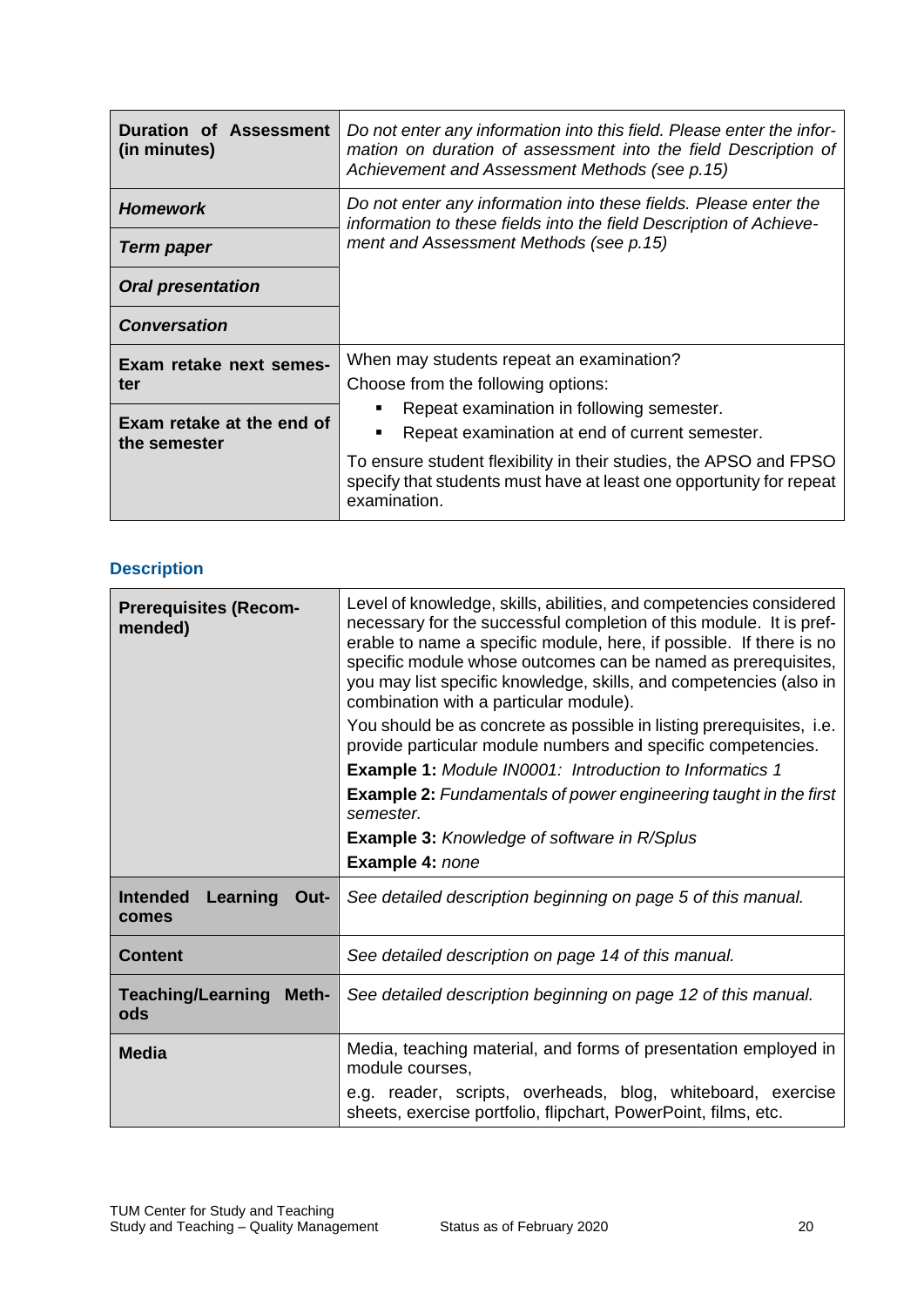| <b>Reading List</b> | Bibliography of specialist texts students may use for preparation<br>and review work. Works should be listed in standard bibliographic<br>format so that students can readily locate them. |
|---------------------|--------------------------------------------------------------------------------------------------------------------------------------------------------------------------------------------|
|---------------------|--------------------------------------------------------------------------------------------------------------------------------------------------------------------------------------------|

## <span id="page-20-0"></span>**Organizational Information** *(no section title in TUMonline)*

The information to be entered here regarding instructor, courses and degree program allocation serves to facilitate planning and organization. The actual **set up of the degree program** in the campus management system (e.g. the integration of modules into a degree program description and linking of courses and examinations to individual modules) is done in TUMonline's **SPO-Management** and is not normally the responsibility of the module coordinator. (Once the respective links have been established in TUMonline, the system generates and displays this information automatically). Information relevant to daily operations in the current semester, such as different instructors for modules taught in rotation, should be entered, as usual, in the *Course Administration* mask in TUMonline.

| <b>Module responsible</b>                                | First name, last name, and email address of module coordinator.                                                                                                                                                              |
|----------------------------------------------------------|------------------------------------------------------------------------------------------------------------------------------------------------------------------------------------------------------------------------------|
| Lecturer                                                 | First name, last name, and email address of the instructor. For<br>modules taught in rotation by more than one instructor, the rele-<br>vant instructor is to be named before the start of the semester.                     |
| <b>Courses</b>                                           | You must provide the following information for each course of<br>the module:<br>Type of course: Lecture, exercise, seminar, or practicum, etc.<br>Title: course title<br>Weekly hours: number of hours per week per semester |
| allocation<br><b>Planned</b><br>to<br>courses of studies | Please list all degree programs in which the module is offered as<br>either a required or required elective module.                                                                                                          |